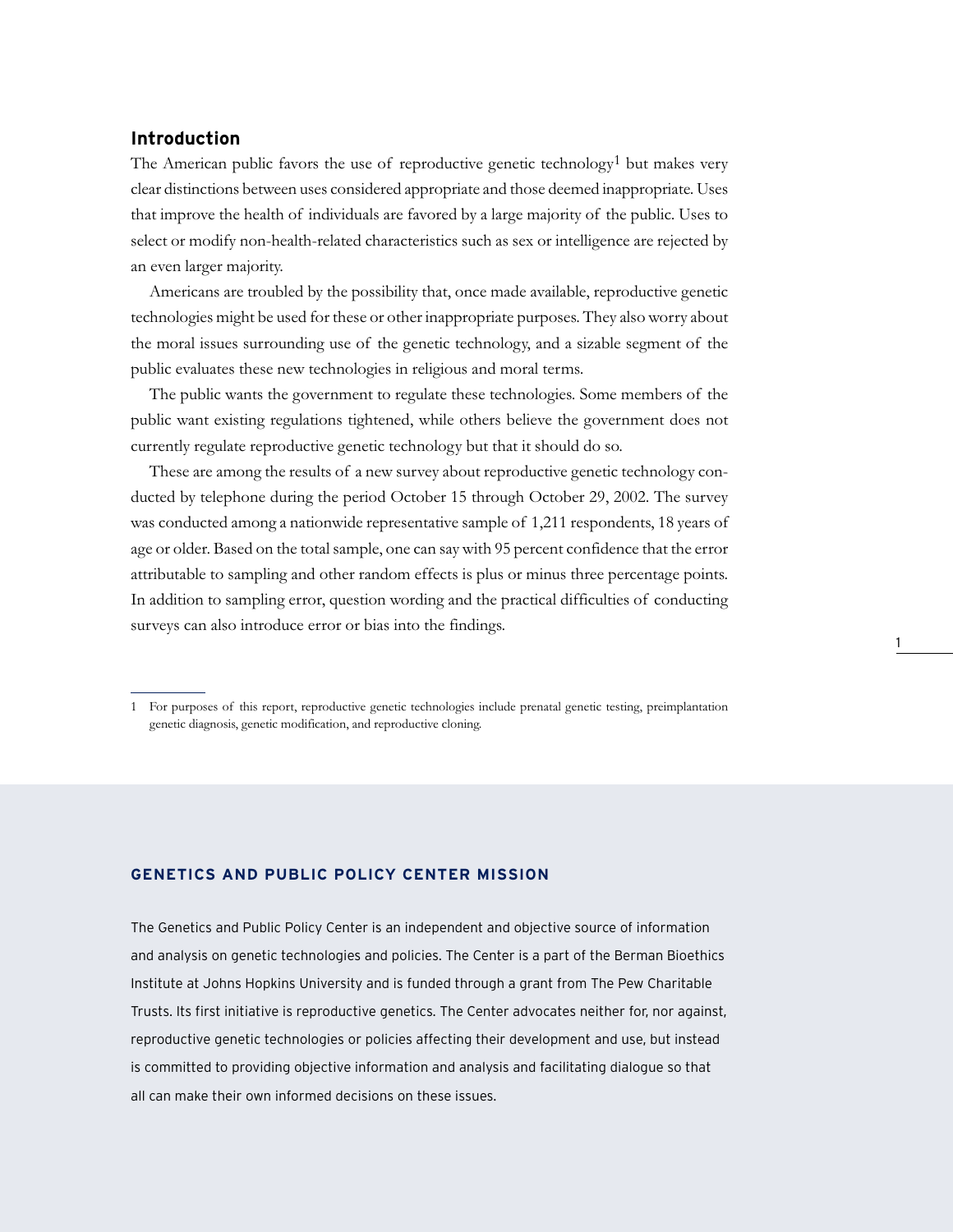# **Awareness and Knowledge about Reproductive Genetic Technology**

Most people are aware of developments in genetic technology, but few are truly knowledgeable. About nine in ten have heard about reproductive cloning (91 percent, including 38 percent who have heard or read a great deal about it) and in vitro fertilization (90 percent, including 39 percent who have heard or read a great deal about it), and about eight in ten have heard about genetic testing (83 percent, including 26 percent who have heard or read a great deal about it) and genetic engineering (80 percent, including 23 percent who have heard or read a great deal about it). Far fewer people, only 24 percent, have heard about pre-implantation genetic diagnosis, or PGD, whereby eggs fertilized through the process of in vitro fertilization (IVF) are tested and only those embryos with certain genetic characteristics are implanted in the womb **(FIGURE 1)**.

Awareness about genetic testing has increased over the past six years. In 1996, a survey conducted by the National Opinion Research Center found that only 16 percent of the public had heard or read a great deal about genetic testing, whereas now 26 percent say they have heard or read a great deal about it.

## Knowledge of Genetic Testing

Most people know it is possible to use genetic testing to find out if a person has a greater than average chance of developing certain types of cancer (72 percent), and to use genetic testing during pregnancy to find out if the baby will develop a disease such as sickle cell disease or cystic fibrosis (70 percent). Somewhat fewer, but still a 52 percent majority, know it is not yet possible to use a genetic test during pregnancy to find out whether the baby will have high intelligence **(FIGURE 2)**. Nineteen percent think a prenatal genetic test for IQ is available, while 29 percent are not sure.

However, the majority of the public incorrectly believes that genetic testing can be used to determine whether a person has a greater than average chance of developing a mental illness such as depression (51 percent). Only 21 percent know it is not yet possible to apply genetic tests in this way (**(FIGURE 2)**.



## **Knowledge of Genetic Testing**

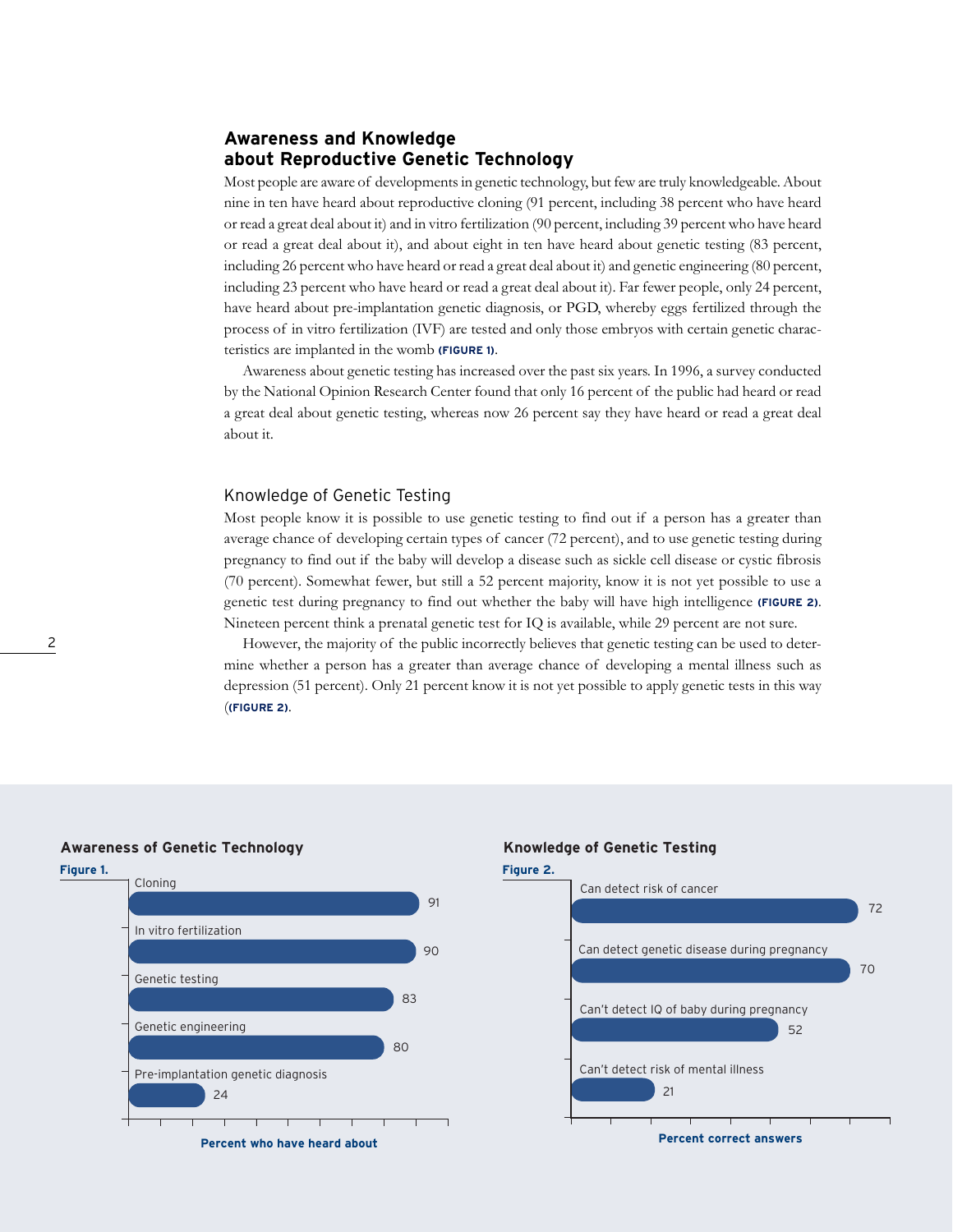The public underestimates the number of genetic tests that are available. Currently, there are 582 genetics tests available clinically to identify whether a person has or is likely to develop a certain disease or characteristic. However, about half the public (51 percent) thinks fewer than 200 tests are available and another 36 percent say they have no idea how many tests are available. Only 7 percent correctly puts the number between 200 and 1,000, while 6 percent think more than 1,000 tests are now available **(FIGURE 3)**.

The public's knowledge about genetic testing seems to have remained steady over the past few years. In 2000 the University of Maryland's Survey Research Center conducted a survey that asked similar, though not identical, questions about the availability of tests for cancer, depression, sickle cell disease, and cystic fibrosis. The percentage of people giving the correct answer in the University of Maryland survey was within 2 to 5 points of the percentage giving the correct answer in the current survey.

## Knowledge of Reproductive Cloning

Ninety percent of the public knows it is scientifically possible to create a clone, or genetic copy, of an animal such as a cow or sheep **(FIGURE 4)**. About half (46 percent) also think it is possible to create a clone of a human, and about half of these people (22 percent of the public as a whole) think a human clone has actually been created **(FIGURE 5)**. While some scientists have announced their intentions to clone a human being, none have yet demonstrated success.

## Knowledge of Genetic Engineering

The public's knowledge about genetic engineering is somewhat sketchier than its knowledge about genetic testing and reproductive cloning. Just half (52 percent) of those surveyed know it is not yet possible to change a baby's genetic make-up before it is born in order to make it smarter, stronger, or better looking. But only about a third (35 percent) are aware that techniques do not yet exist to change a baby's genetic make-up before it is born to prevent it from having a genetic disease **(FIGURE 6)**. About a quarter (23 percent) of the public thinks it is possible to prevent a genetic disease using





Don't know 5%

Is not yet possible 4%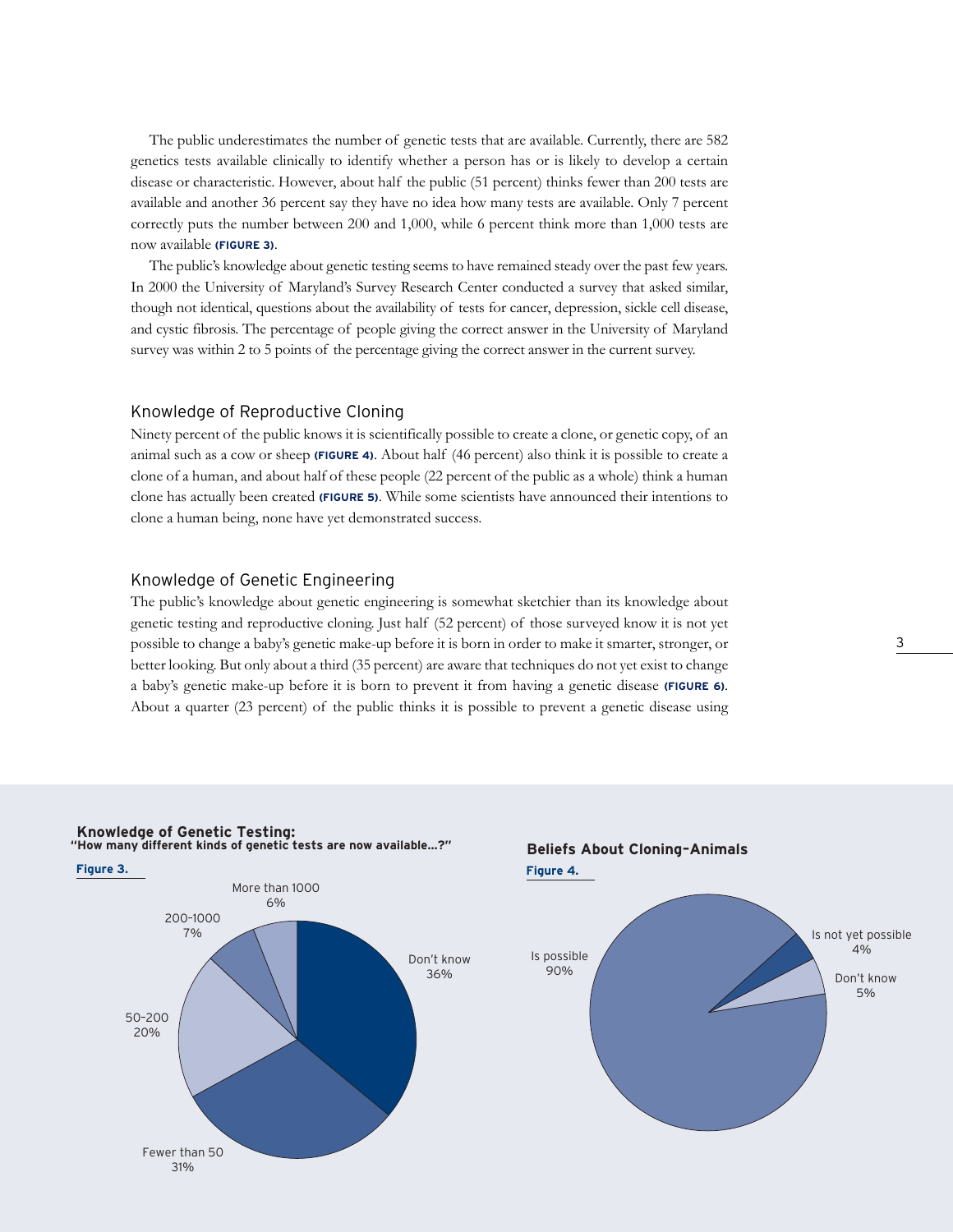genetic engineering, and 16 percent think it is possible to use genetic engineering to ensure that a baby has other desirable characteristics.

## Knowledge Demographics

Young women and college graduates are the most knowledgeable about reproductive genetics. Twentyeight percent of women age 18 to 29 answered at least six of the eight knowledge questions correctly, compared with 18 percent for women age 30 and older and 17 percent for men overall.2 Thirty percent of college graduates also receive top scores on knowledge about genetic technology, compared with just 15 percent of those who did not go to college or did not graduate.

Similarly, college graduates are most likely to have heard or read a great deal about IVF, reproductive cloning, genetic testing and genetic engineering, and to have heard of PGD technology. Women are more likely than men to be aware of IVF and genetic testing, while men are more likely than women to have heard or read a great deal about reproductive cloning and genetic engineering.

There are no statistically significant differences among whites, blacks and Hispanics in knowledge about these topics, and few significant differences in awareness. Hispanics are more likely than whites or blacks to say they have heard or read a great deal about reproductive cloning (46 percent, compared with 38 percent for whites and 32 percent for blacks). Whites are more likely than blacks to say they have heard or read a great deal about genetic engineering (25 percent for whites and 15 percent for blacks). Twenty-two percent of Hispanics also say they have heard or read a great deal about genetic engineering, a number that is statistically equivalent to both the white and black percentages.

## **Acceptance of Genetic Technology**

Most Americans approve of the use of genetic technology for health-related purposes, but they reject using it for sex selection or to enhance desirable traits such as strength, intelligence, and attractiveness. And, the public disapproves of research on both animal and human reproductive cloning **(TABLE 1)**.

2 Age differences in knowledge among men are not statistically significant.



## **Figure 5. Beliefs About Cloning–Humans**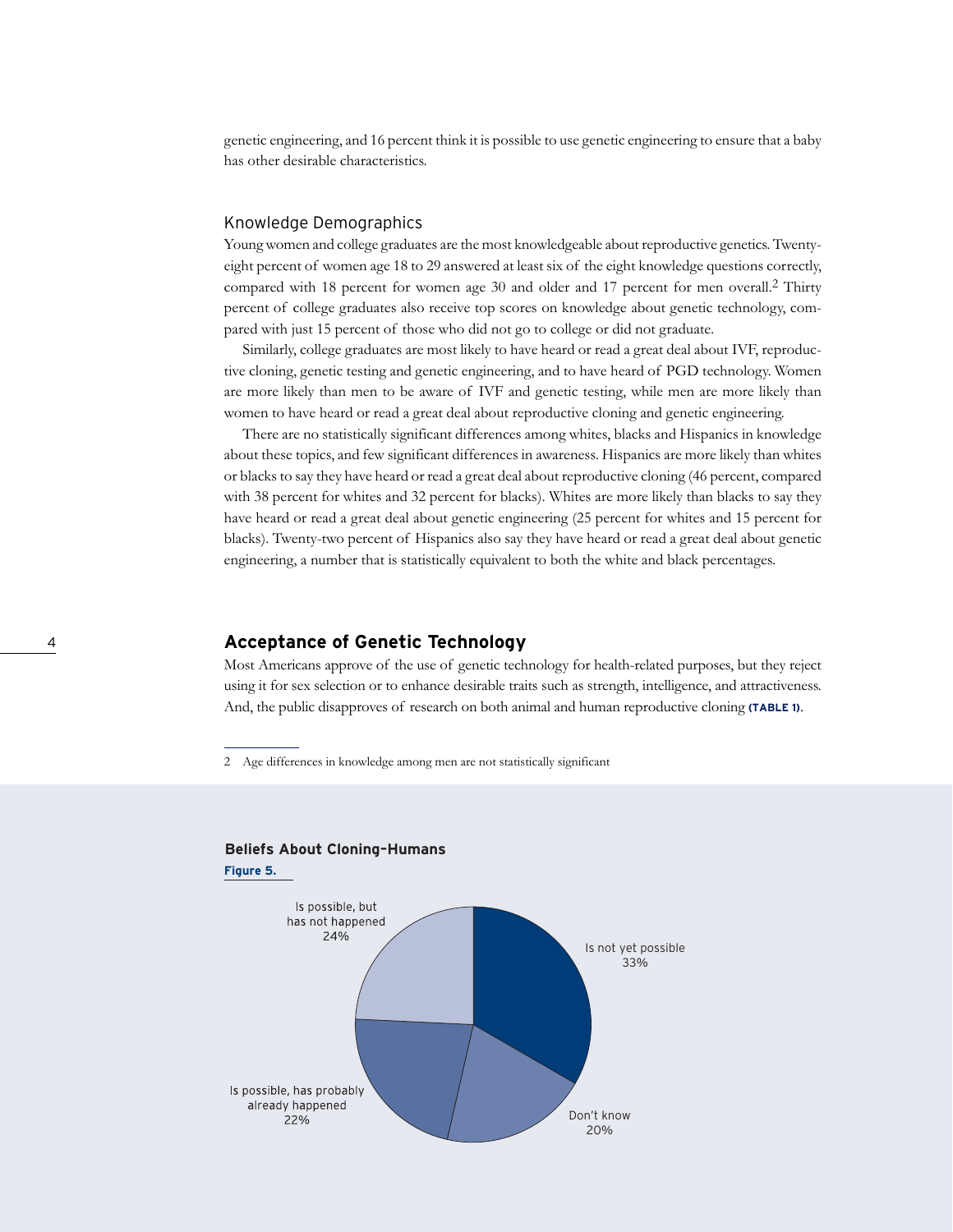Very few people view these technologies as either all bad or all good. Only 5 percent of the public does not approve of ANY of the 12 uses of genetic technology investigated in this study, and even fewer, just 2 percent, approve of all of them.

Exposure to information about genetic technology does not have a consistent effect on attitudes. In a few cases, people who had heard or read a lot about a technology were slightly more likely than others to approve of the use of the technology (IVF, genetic engineering, reproductive cloning). However, in a few other cases involving the use of PGD technology, people who had heard of the technology before the interview were slightly less likely than others to approve of its use in specific cases. There was no relationship between awareness and attitudes for five of the genetic technology uses investigated.

Opponents of the use of genetic technology hold their attitudes much more strongly than proponents do. Just over half (54 percent) of those who receive low scores for their support of genetic

# **Table 1: Approval of Different Applications of Genetic Technology**

|                                                   | Approve | <b>Disapprove</b> |
|---------------------------------------------------|---------|-------------------|
| PGD to avoid serious genetic disease              | 74 %    | 22 %              |
| In vitro fertilization                            | 72 %    | 20 %              |
| PGD to ensure child is a good tissue/blood match  | 69 %    | 25 %              |
| Prenatal Testing for disease                      | 66 %    | 27 %              |
| PGD to avoid a tendency to diseases like cancer   | 60 %    | 33 %              |
| Genetic engineering to avoid disease              | 59 %    | 34 %              |
| Animal Cloning                                    | $.37\%$ | 55 %              |
| PGD to choose child's sex                         | 28 %    | 68 %              |
| PGD to ensure child has desirable characteristics | 22%     | 72%               |
| Genetic engineering to create desirable traits    | 20 %    | 76 %              |
| Prenatal Testing for desirable traits             | 20%     | 74 %              |
| Human Cloning                                     | 18 %    | 76 %              |
| Number of cases $= 1,211$                         |         |                   |

## **Knowledge of Genetic Engineering**

**Figure 6.**

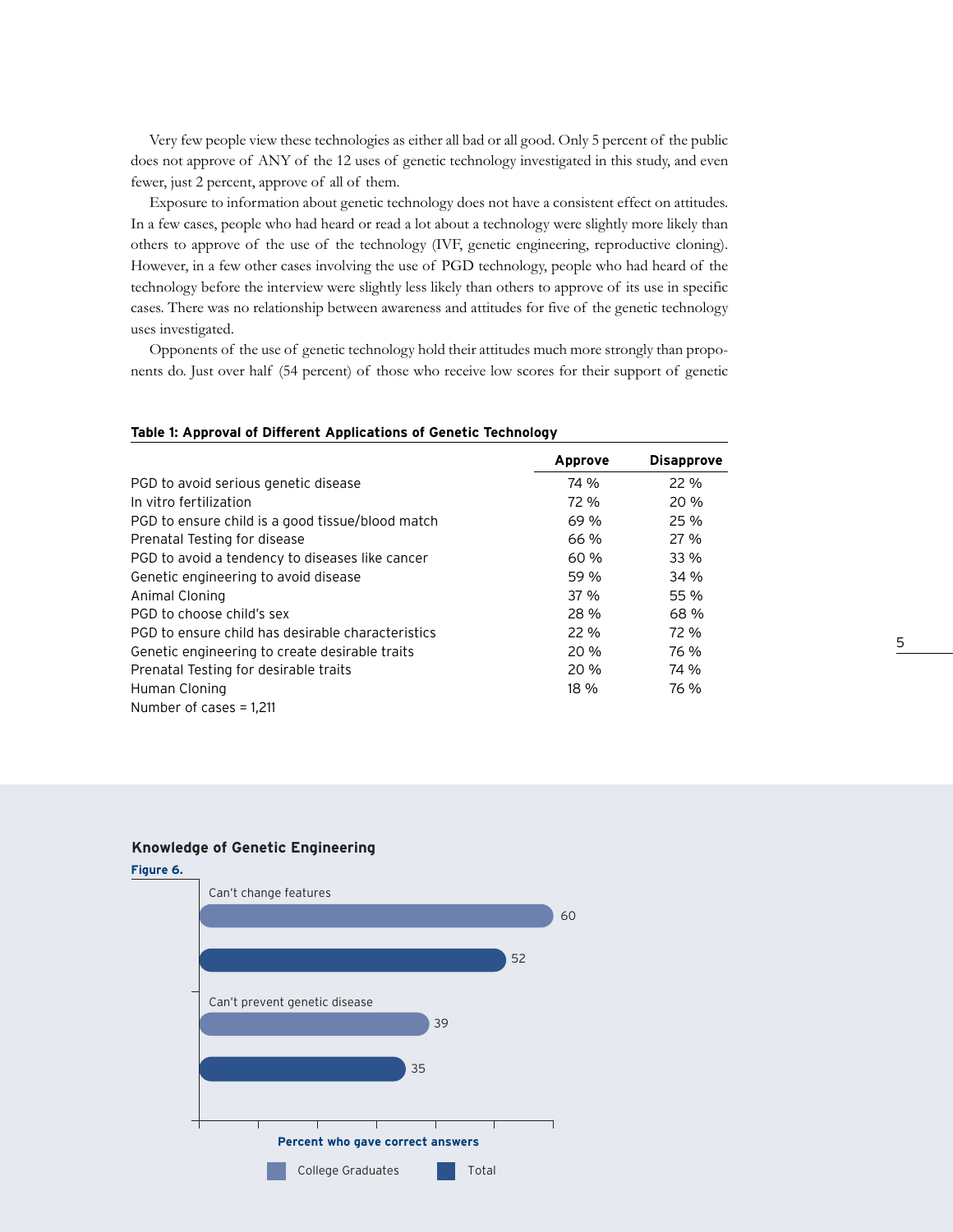technology (approving of three or fewer of the twelve uses investigated) say they feel very strongly about issues related to genetic technology. In sharp contrast, only 26 percent of those who are highly supportive of genetic technology (approve of 9 to 12 uses), and 32 percent of those who are mixed in their support (approve of 4 to 8 uses), say they feel very strongly about the issues.

## Attitudes Towards Health-Related Applications

A majority of those surveyed approves of using genetic technology to prevent genetic diseases, including 74 percent who approve of PGD to select embryos for implantation that do not have a serious genetic disease, 66 percent who approve of pre-natal genetic testing to find out whether the baby will develop a serious genetic disease, 60 percent who approve of PGD to select embryos that do not indicate a tendency for developing certain types of cancer, and 59 percent who would approve of genetic engineering to prevent a parent from passing on a genetic disease to his or her children **(TABLE 1, FIGURE 7)**.

A large majority (72 percent) also favors the use of IVF to help people have children. And 69 percent approve of using PGD to select embryos for implantation that would result in a child who would be a good match to donate blood or tissue to a sibling who is sick and needs a transplant **(TABLE 1, FIGURE 7)**.

But many people, from a fifth to a third of the public, reject even these health-related uses of genetic technology. Disapproval of these uses of genetic technology is more commonly found among older people and among Evangelical Christians. However, even within these sub-groups of the population, a majority approves of each of the six health-related uses of reproductive genetic technology.3



## **Approval of Applications of Genetic Technology**

<sup>3</sup> There are statistically significant differences in approval by age for all six health-related technologies. However, the key distinction is between those over and under the age of 30 for three technologies, while the key distinction is between those over and under age 50 for the other three health-related technologies. There are statistically significant differences in approval by religious identification for only four of the six health-related technologies.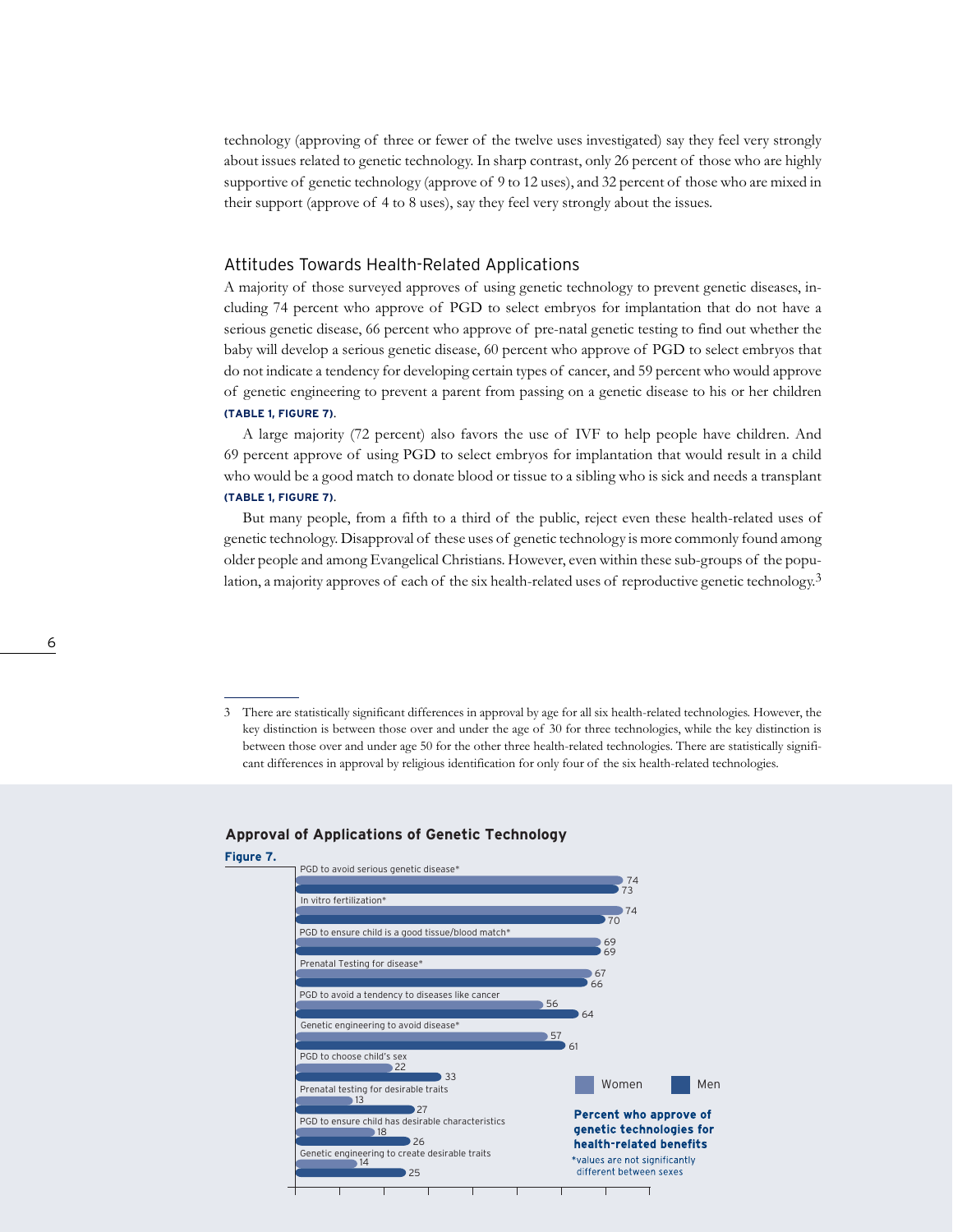## Attitudes Towards Non-Health-Related Uses

The public clearly rejects using genetic technology for non-health-related purposes. Just 28 percent approve of using PGD to select only embryos of a certain sex for implantation and only 22 percent would approve of using PGD to implant embryos that would result in a child with desirable characteristics such as strength or high intelligence. Only 20 percent approve of using prenatal genetic testing to find out whether a baby will have such desirable characteristics, and the same number, 20 percent, would approve of using genetic engineering so parents could alter their own genes to ensure their children will be smart, strong or attractive **(TABLE 1, FIGURE 7)**.

Men are more likely than women to approve of non-health-related uses of reproductive genetic technology **(FIGURE 7)**. Young people age 18 to 29 of both sexes, blacks, and Hispanics are all more likely than their counterparts to approve of non-health-related uses of genetic technology.4 However, even among these demographic sub-groups of the population, a majority remains opposed to these uses. There are no statistically significant differences in approval of these four technologies by religious identification.

## Attitudes Towards Reproductive Cloning

Most people disapprove of animal and human reproductive cloning. Only 37 percent say they approve of scientists working on animal cloning, and about half as many, 18 percent, say they approve of scientists working on ways to clone humans.5 Men are much more likely than women to approve of animal and human reproductive cloning **(FIGURE 8)**.

Evangelical Christians are less supportive of genetic technology than are people who identify with another religion, or who do not have a religious affiliation. We considered people to be highly supportive of genetic technology if they approved of at least nine of the twelve uses investigated in the



#### **Approval of Reproductive Cloning Research**

<sup>4</sup> Age differences in approval are significant for three of the four non-health-related technologies. Racial differences in approval are also significant in three out of four instances.

<sup>5</sup> The questions used to measure attitudes toward cloning did not mention any possible benefits to individuals or society before asking respondents to express approval or disapproval. In measuring attitudes toward all of the other genetic technologies, a specific benefit was either explicitly mentioned in the question or was implied by the content of previous questions.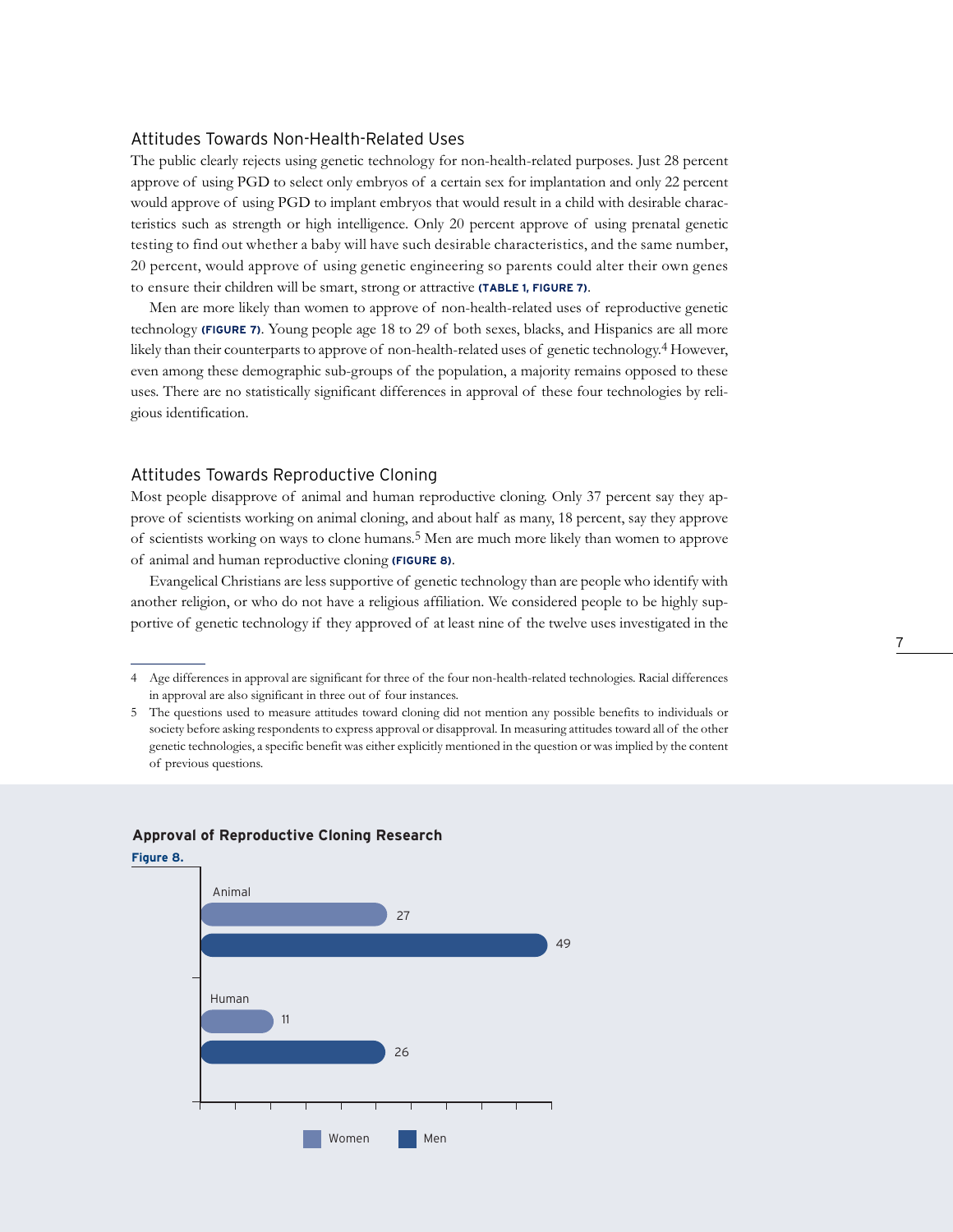survey. Using this measure, only 13 percent of Evangelical Christians are highly supportive of the use of genetic technology, compared with 20 percent of those who report a different religious affiliation and 27 percent of those who report no religious affiliation.

Young people age 18 to 29 are more favorable toward the use of these technologies than people age 30 and older. Twenty-seven percent of young adults, but only 16 percent of people age 30 and older, are highly supportive of genetic technology **(FIGURE 9)**. At every age, men are more accepting of these technologies than women (25 percent of men overall, but only 12 percent of women, are highly supportive of genetic technology).<sup>6</sup>

There are no statistically significant differences by race or ethnicity in overall support of the use of genetic technology. Twenty-five percent of Hispanics, 22 percent of blacks, and 16 percent of whites all score as highly supportive of genetic technology.

## Attitude Trends

Attitudes toward many of these uses of genetic technology are being assessed for the first time in this survey. However, a few have been investigated in other surveys conducted over the past ten years, and the trends have been relatively stable. Princeton Survey Research Associates (PSRA) asked about approval of genetic engineering in a 1994 survey conducted for Family Circle magazine. As in the current survey, a majority approved of using genetic engineering so a parent could prevent a child from inheriting a genetic disease (55 percent in 1994 and 59 percent now), but an even larger majority disapproved of using it to ensure that a child would have desirable characteristics such as strength or high intelligence (85 percent in 1994 and 76 percent now). Approval of research on animal cloning, at 37 percent now, is unchanged from the level recorded in a 1997 survey by ABC News (39 percent),





**Percent high, medium, and low on pro-technology scale**

<sup>6</sup> The gender differences in approval of genetic technology are apparent at every age. Among those age 18 to 29, 34 percent of men, but only 20 percent of women are scored as highly supportive of genetic technology. Among those age 30 to 49, 23 percent of men and 12 percent of women are considered to be highly supportive. Among those age 50 and older, 22 percent of men, but only 7 percent of women, are scored as highly supportive. Part of the gender difference in approval among people 50 and older may reflect the fact that older women are more likely than older men to be Evangelical Christian. However, differences in religious identification cannot account for gender differences among people under the age of 50.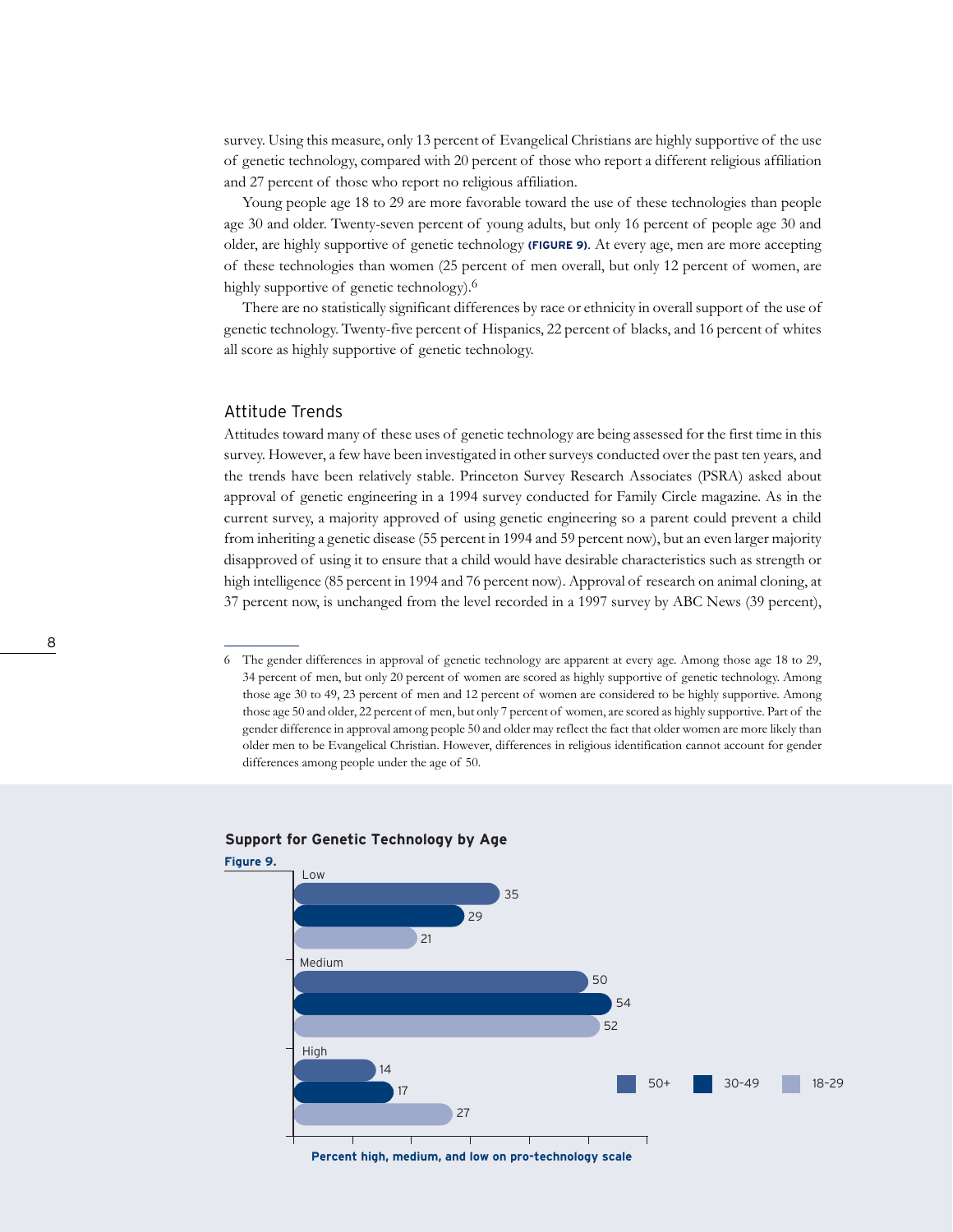and only slightly higher than the 30 percent approval measured by PSRA in 1991 **(FIGURE 10)**.

The perspective one brings to thinking about these issues shapes views about the acceptability of genetic technology. We asked respondents in this study to classify themselves into one of two groups, depending on how they think about the issues surrounding the use of genetic technology. Fifty-four percent of those surveyed, which represents a slight majority, say they think about these issues mainly in terms of their implications for health and safety. A smaller group, representing a third of the population (33 percent), says they think about these issues mainly in terms of religion and morality. The remaining 13 percent could not classify themselves into one of these two groups **(FIGURE 11)**.

Evangelical Christians are more likely than those with a different religious affiliation or no religious affiliation to identify with the religion and morality orientation (48 percent, 28 percent and 12 percent, respectively). However, many Evangelical Christians classify themselves into the health and safety group (38 percent, compared with 59 percent for those with another religious affiliation and 80 percent for those with no religious affiliation).

Political identification also shapes how people classify their orientation to issues of genetic technology. Republicans are divided between the two orientations, while Democrats and Independents clearly favor the health and safety orientation. Among Republicans, 41 percent think about genetic technology in terms of religion and morality, compared with 31 percent for Democrats and 29 percent for Independents. Forty-five percent of Republicans think about genetic technology in terms of health and safety issues, compared with 57 percent of Democrats and 58 percent of Independents.

People who think about genetic technology in terms of its religious or moral implications are much more likely to say they feel very strongly about these issues than those in the group oriented to health and safety (49 percent, compared with 30 percent). Members of both are equally likely to say they had already given a lot of thought to the issues surrounding the use of genetic technology before the interviewer called to conduct the survey (14 percent for those in the health and safety group and 16 percent for those in the religion and morality group).

People who say they think about these issues mostly in the context of health and safety are more favorable toward the use of genetic technology than people who mainly think about them in a religious or moral context. Those with a health and safety perspective are more than four times as likely



**Trend in Attitudes Toward Genetic Engineering**



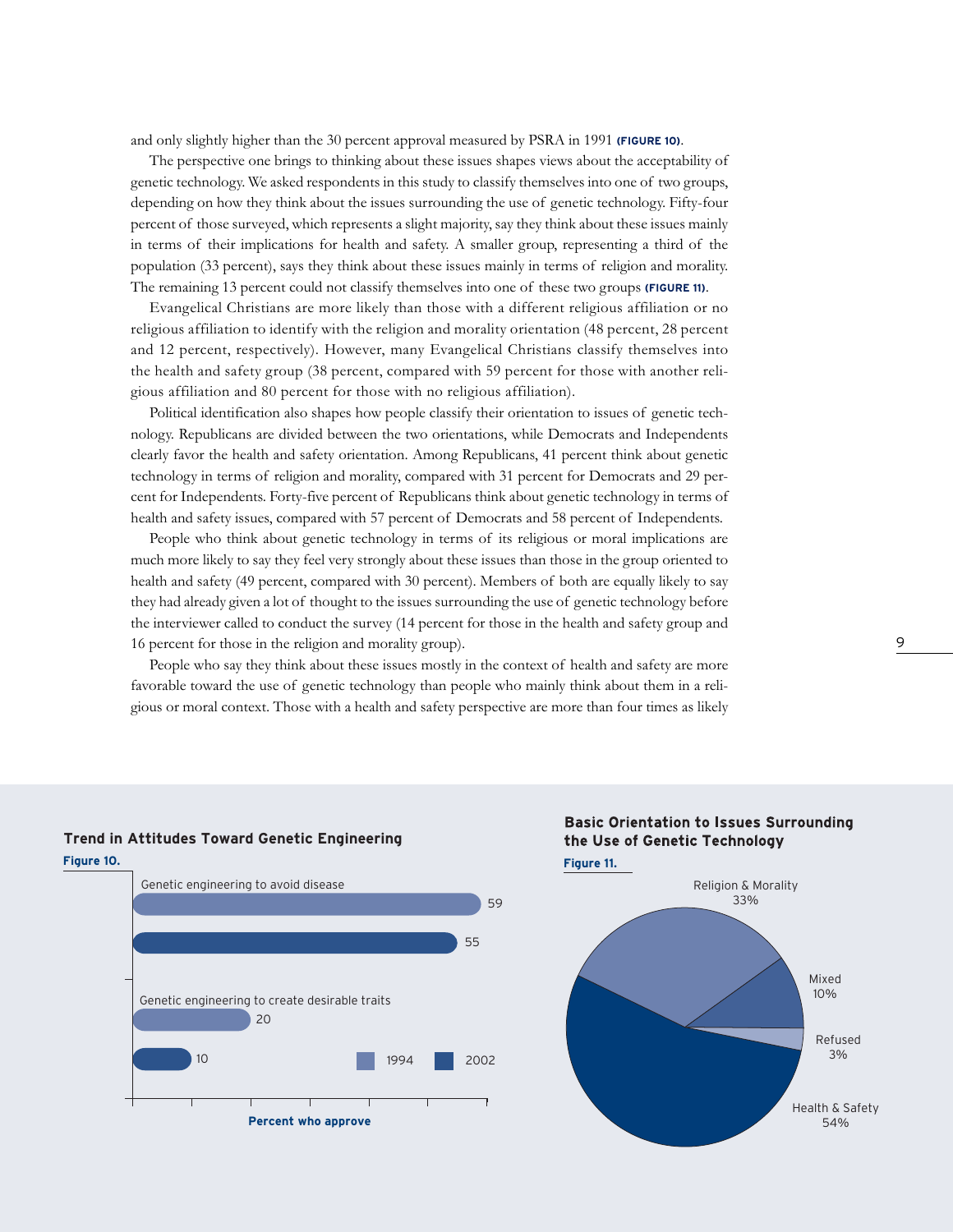as those with a religion or moral perspective to be highly supportive of the use of genetic technology (26 percent of those whose basic orientation is to health and safety considerations and 8 percent of those whose basic orientation is to religious and moral considerations approve of at least nine of the twelve uses investigated).

Most of the people in the group with a religious or moral orientation say the thing that worries them about genetic technology is that it is too much like playing God (58 percent chose this concern from among four possibilities offered, while only 20 percent of those with a health and safety orientation expressed this same concern). People with a health and safety orientation worry more about the technologies being used for the wrong purposes (45 percent chose this concern, as did 23 percent in the group oriented to religious or moral concerns) **(TABLE 2, FIGURE 12)**.

The health and safety group also worries that the technologies are too new to be used safely (11 percent) and that most people will not be able to afford them (10 percent). Very few people in the group with a religious orientation worry about either of these potential problems with genetic technology (7 percent for the two concerns combined).

People with a health and safety orientation are attracted to these technologies by the possibility that certain genetic diseases can be wiped out forever (44 percent) and that individual parents can

|                                                            | Total | <b>Health</b><br>Safety | <b>Religious</b><br>Moral |
|------------------------------------------------------------|-------|-------------------------|---------------------------|
| The technologies can easily be used for the wrong purposes | 35%   | 45 %                    | 23 %                      |
| Using these technologies is too much like playing God      | 34 %  | 20 %                    | 58 %                      |
| The technologies are too new to be used safely             | 7 %   | $11\%$                  | 3%                        |
| Most people will not be able to afford these technologies  | 7 %   | $10\%$                  | $4\%$                     |
| None of these are concerns                                 | 6%    | 7 %                     | 3 %                       |
| Depends                                                    | 7%    | 5%                      | 6 %                       |
| Don't know                                                 | 2%    | 2%                      | 2%                        |
| Number of cases                                            | 1.211 | 652                     | 399                       |

## **Table 2: Concerns about Genetic Technology by Basic Orientation to Issues**

# **Concerns About Genetic Technology by Basic Orientation to Issues**

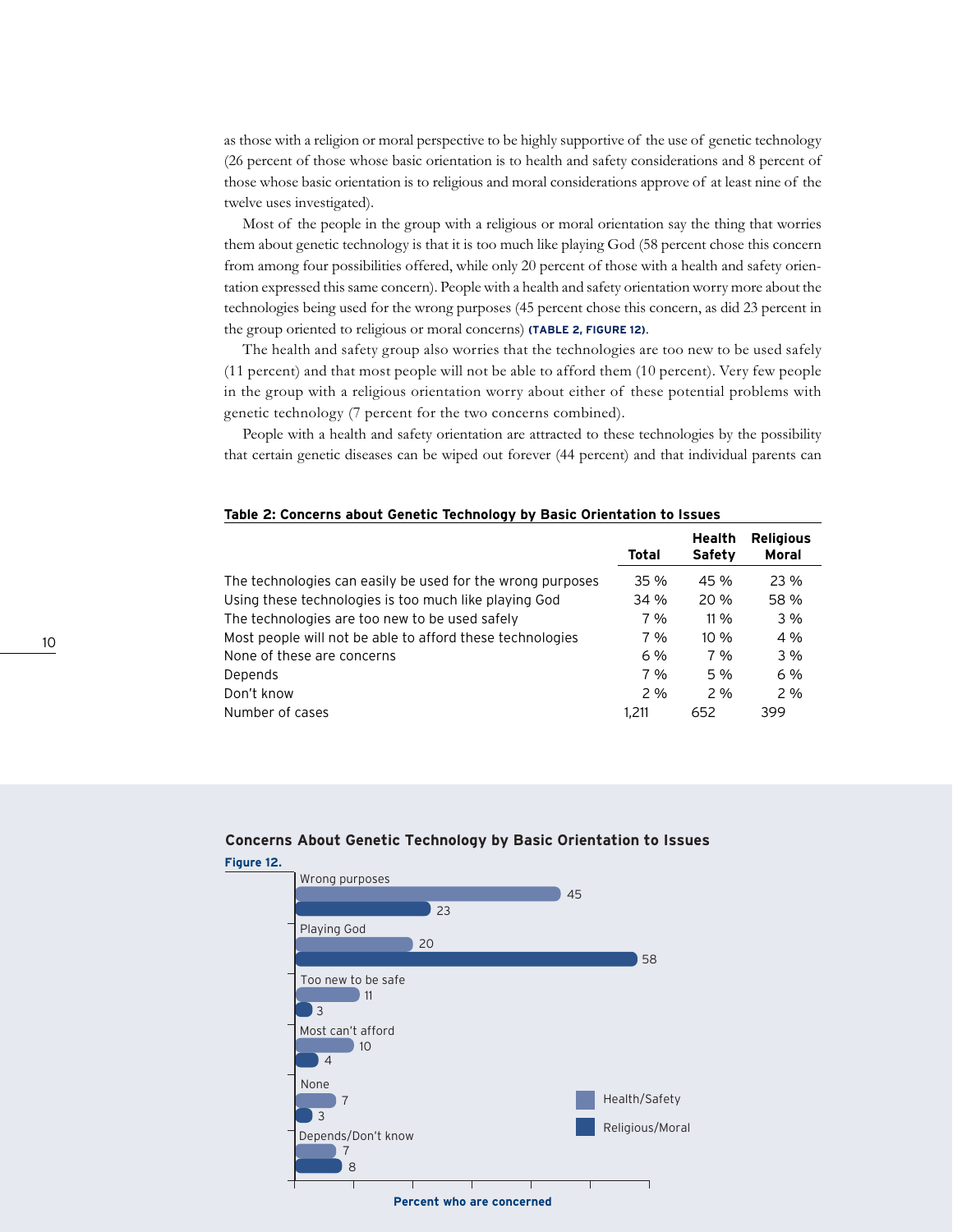improve the chances that their baby will be healthy (32 percent). People with a religious orientation also see the value of these potential benefits, but to a lesser degree, with 36 percent and 22 percent, respectively saying that these are the greatest benefit of genetic technology **(TABLE 3, FIGURE 13)**. However, 20 percent of those with a religious orientation say they do not see ANY potential benefit of using genetic technology from among four possible benefits investigated. Only 6 percent of people with a health and safety orientation are similarly pessimistic about the value of genetic technology.

|                                                                                        |        | Health        | <b>Religious</b> |
|----------------------------------------------------------------------------------------|--------|---------------|------------------|
|                                                                                        | Total  | <b>Safety</b> | Moral            |
| Certain genetic diseases can be wiped out forever<br>Parents can improve their chances | 41 %   | 44 %          | 36 %             |
| that their baby will be healthy                                                        | 27 %   | 32%           | 22 %             |
| The overall cost of health care in America will be less                                | 8 %    | 7 %           | 9 %              |
| Parents can improve their chances that their baby                                      |        |               |                  |
| will have the features they want                                                       | 2%     | 2%            | 3 %              |
| Don't think any of these are benefits                                                  | $12\%$ | 6 %           | 20 %             |
| Depends                                                                                | 5 %    | 5 %           | 4 %              |
| Don't know / Refused                                                                   | 5 %    | 4 %           | 5 %              |
| Number of cases                                                                        | 1.211  | 652           | 399              |

#### **Table 3: Perceived Benefits of Genetic Technology by Basic Orientation to Issues**

## **Experience with Genetic Technology**

Many Americans already have personal knowledge about some of the genetic technologies investigated in the survey. Twenty-seven percent say they or an immediate family member has a genetic disease. Sixteen percent say they or an immediate family member has had a genetic test, and 13 percent of women say they had a prenatal genetic test during their pregnancy. Twenty-nine percent say they, or someone they know well, has tried to become pregnant using IVF.

#### Depends/Don't know None Improve baby features Lower the cost of health care Improve baby health Wipe out certain genetic disease 44 Health/Safety Religious/Moral **Figure 13.** 36 32 22 7 9 2 3 20 6 9 9 **Percent who see as benefit**

#### **Perceived Benefits of Genetic Technology by Basic Orientation**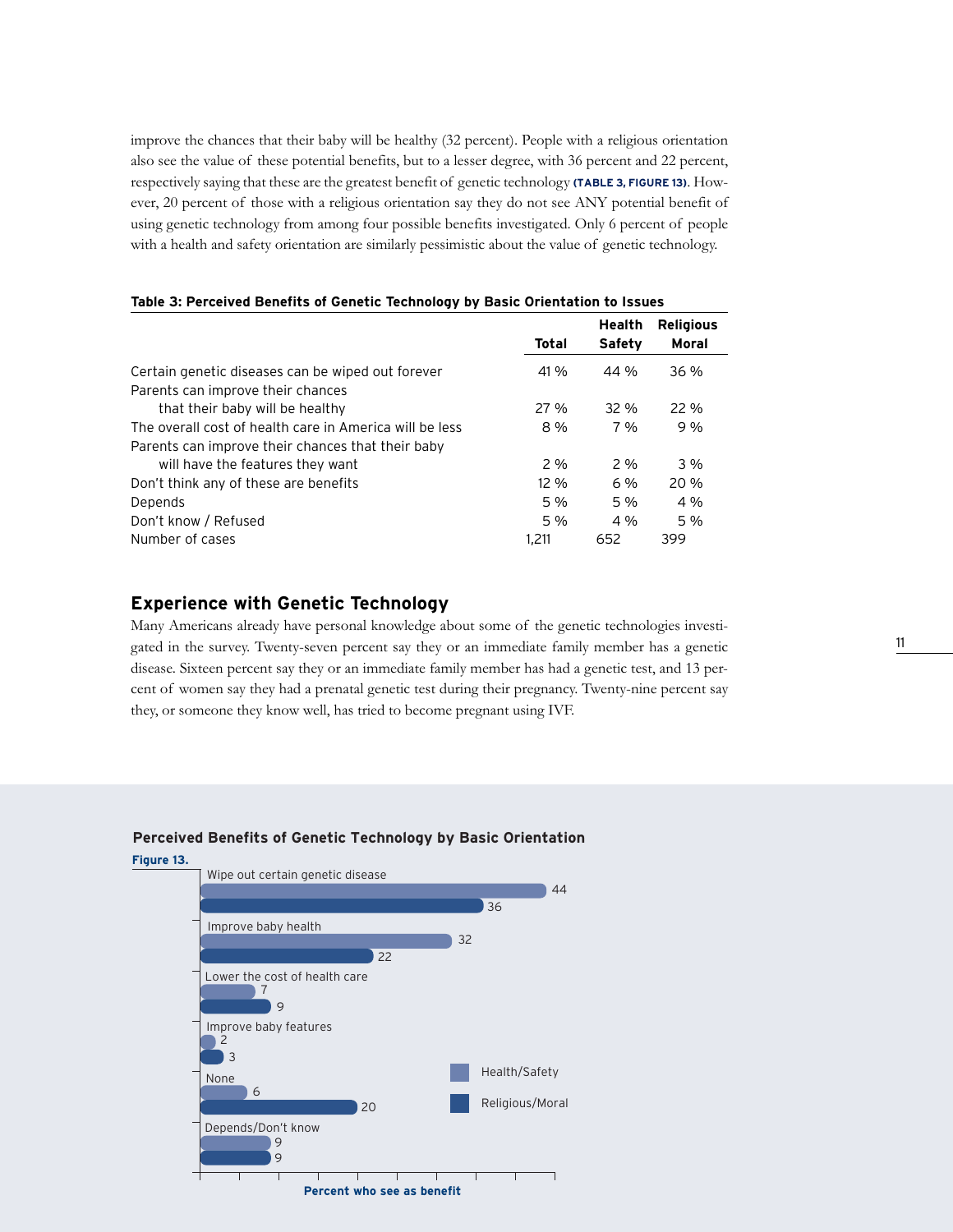Having this kind of personal knowledge does not increase one's knowledge about the current capabilities of genetic testing and genetic engineering. Nor does having personal knowledge of genetic technology bear a consistent relationship to attitudes about the use of genetic technology.

Women who have actually had a prenatal test themselves while pregnant are more likely than other women to know that prenatal tests exist for diseases like sickle cell anemia and cystic fibrosis. Eightyseven percent of women who have had a prenatal test answered this question correctly, compared with 73 percent for other women. There were no other statistically significant differences in knowledge about genetic technology by experience with genetic technology.

Women who have had a prenatal test are much more favorable toward the use of prenatal testing to find out if the baby will develop a serious genetic disease (84 percent approve, compared with 64 percent approval among other women). People who either have themselves used IVF, or who know someone who has, are much more likely than others to approve of the use of IVF (90 percent vs. 64 percent). But, experience with IVF is not consistently related to attitudes about the use of PGD. And, people who have experience with genetic tests and genetic diseases in their families have the same attitudes about the use of genetic technologies as others who have not had this experience.

People who regret not having children themselves are no more favorable toward the use of IVF than people who have had children, or than those who did not have children but do not regret it. Fifty-seven percent of those who regret not having children, 71 percent of those with children, and 68 percent of those who did not want to have children approve of the use of IVF. IVF is most accepted by people, mostly young adults, who are childless, but plan to have children in the future (80 percent approve).

## **Privacy**

A potential concern regarding genetic testing, whether in the reproductive context or not, is that the results of genetic tests might be used to discriminate against individuals in the insurance or employment markets. Most people think employers and insurance companies should not have access to information that someone has a gene that increases the risk of disease (85 percent and 68 percent,



## **Personal or Family Experience with Genetic Testing**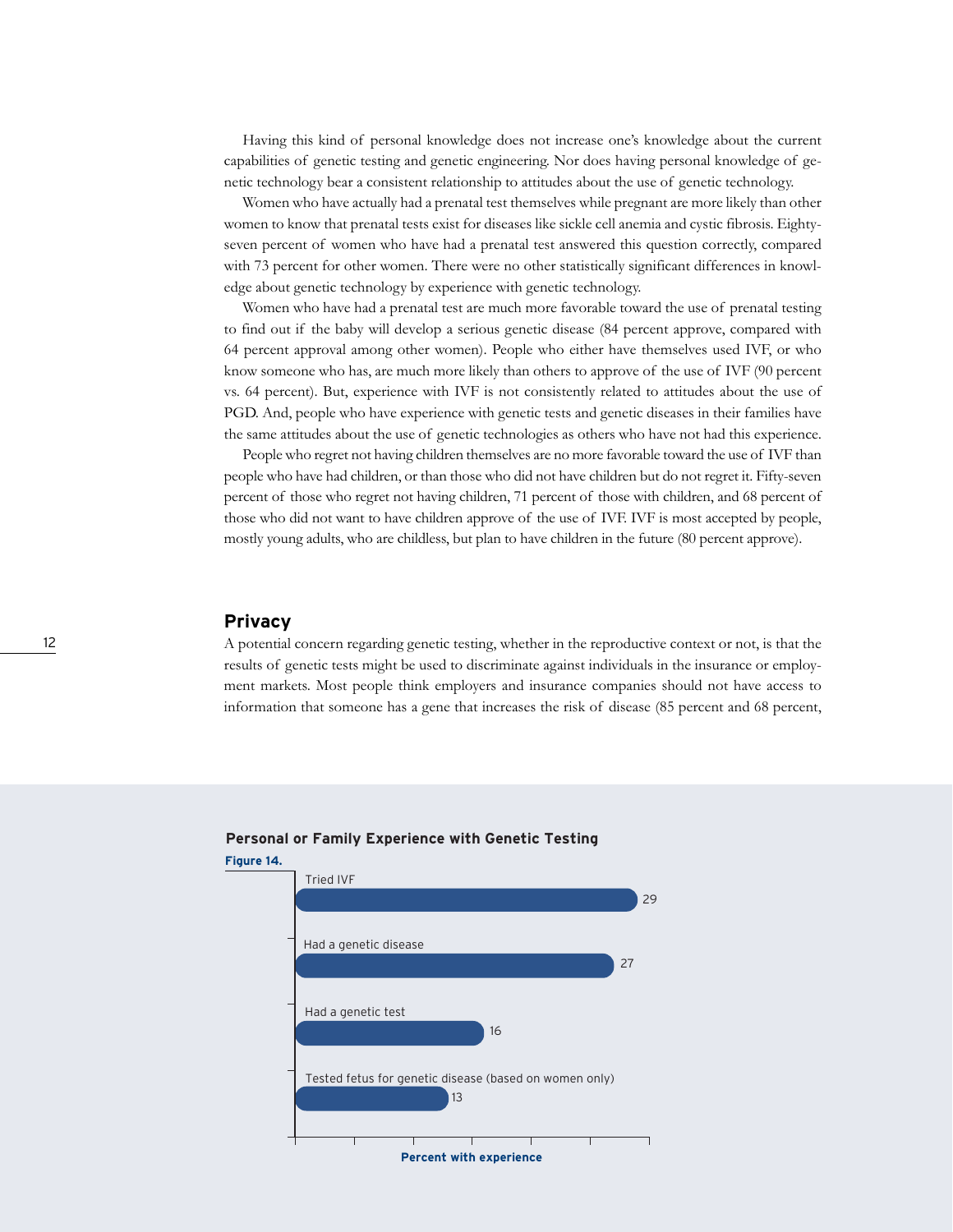respectively) **(FIGURE 15)**. In contrast, most think spouses or partners and, to a lesser extent, other members of the immediate family do have the right to know the results of genetic tests. A two-thirds majority (68 percent) thinks a husband, wife or partner should be allowed to know that a person has a gene that increases the risk of disease. A much smaller majority, just 53 percent, thinks other immediate family members have the right to this information.

College graduates, people who have heard or read a great deal about genetic technology, people who had thought a lot about these topics before the interview, and people who receive high scores for their knowledge about genetic technology, are less inclined than others to want the results of genetic tests made available, even to spouses and family members **(TABLE 4)**.

|           |                         |                 |                          | Husband, wife, Immediate |        | Number of |
|-----------|-------------------------|-----------------|--------------------------|--------------------------|--------|-----------|
|           |                         | <b>Employer</b> | Insurance Co. or partner |                          | family | cases     |
|           | Total                   | 12 %            | 27 %                     | 68 %                     | 53 %   | 1,211     |
| Awareness | Heard a great deal      | 8%              | 20 %                     | 60 %                     | 46 %   | 348       |
|           | Heard little or nothing | 13 %            | 29 %                     | 72 %                     | 56 %   | 863       |
|           | Thought a lot           | 11%             | 22 %                     | 56 %                     | 44 %   | 196       |
|           | Thought some or little  | 10 %            | 25 %                     | 69 %                     | 52 %   | 886       |
|           | No previous thought     | 22 %            | 40 %                     | 80%                      | 73 %   | 124       |
| Knowledge | High                    | 5 %             | 20 %                     | 56 %                     | 41 %   | 244       |
|           | Medium                  | 12 %            | 27 %                     | 70 %                     | 55 %   | 518       |
|           | Low                     | 14 %            | 30 %                     | 72 %                     | 58 %   | 449       |
| Education | College Graduate        | 5 %             | 13 %                     | 51 %                     | 38 %   | 424       |
|           | Some College            | 7 %             | 18 %                     | 63 %                     | 48 %   | 326       |
|           | No College              | 18 %            | 39 %                     | 65 %                     | 81%    | 457       |

## **Table 4: Preferences about Who Should Have Access to a Person's Genetic Test Results by Awareness, Knowledge and Education**

# **Preferences About Who Should Have** Access to a Person's Genetic Test Results

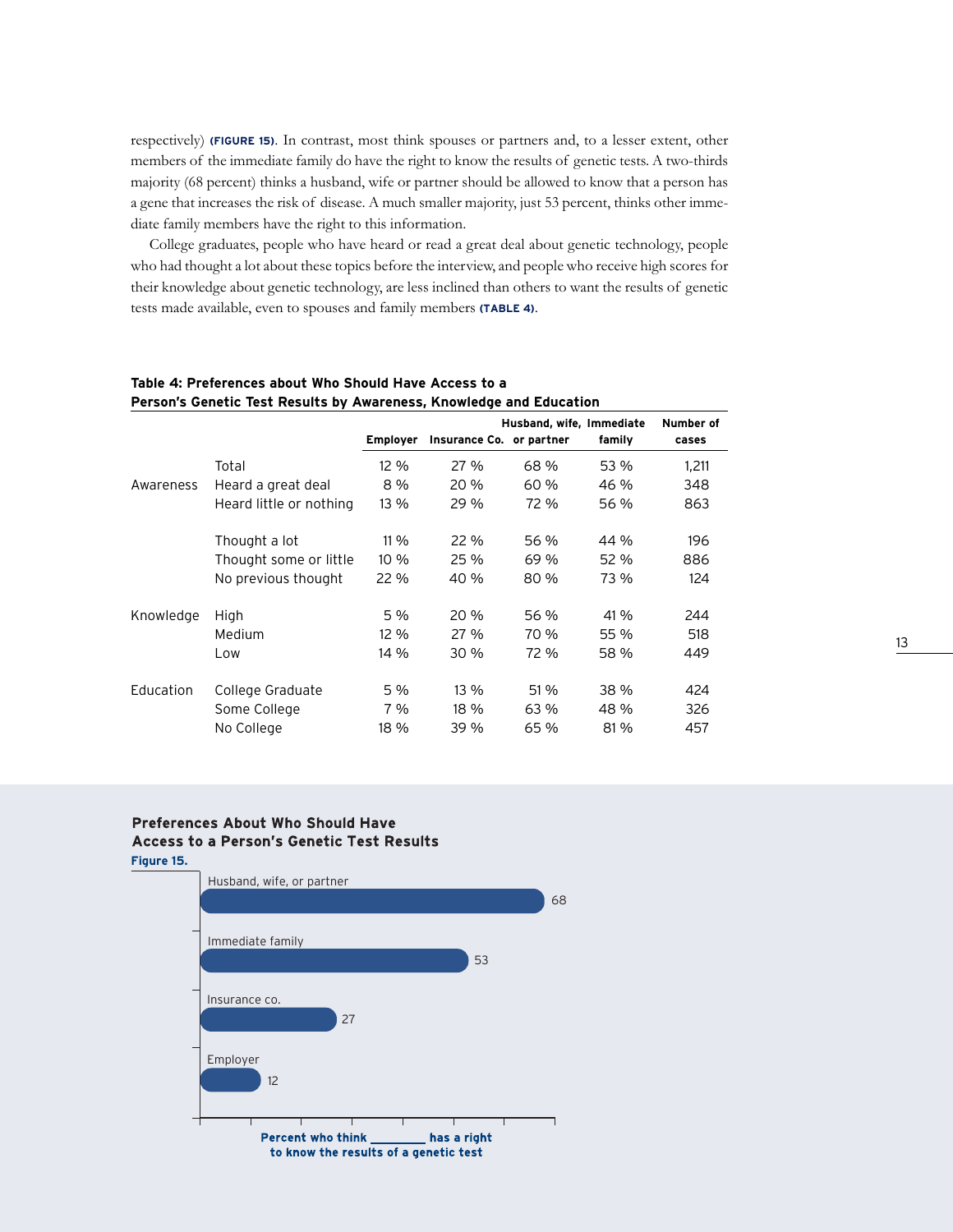## **Support for Regulation**

Large majorities believe the quality and safety of genetic testing (75 percent), genetic engineering (71 percent), IVF (65 percent), and PGD (62 percent) should be regulated by the government. An even larger majority, 84 percent, believes the government should have regulations to limit human reproductive cloning.

Public support for government regulation cuts across partisan lines. Close to half of Republicans (47 percent), Democrats (42 percent), and Independents (45 percent) alike say they think the government should regulate *all five* of the genetic technologies investigated in this study. There are no statistically significant differences by party identification in support for government regulation for any of the individual technologies.

Similarly, people who base their thinking about genetic technology on a health and safety orientation are equally in favor of government regulation as people who think about genetic technology from a religious or moral perspective. Forty-four percent of those with a health and safety orientation, and 46 percent of those with a religious or moral orientation, say they think the government should regulate all five genetic technologies. The only statistically significant difference between these two groups is in support for government regulation of human reproductive cloning. Large majorities in both groups favor government limits on human reproductive cloning, but there is somewhat more support among those with a religious or moral orientation (89 percent) than there is among those with a health and safety orientation (82 percent).

Many people think the government already does have regulations to cover the use of genetic technologies, although large numbers are also unsure whether such regulations exist **(TABLE 5)**.

Some of those who think the government already regulates genetic technologies would like to see those regulations made stricter.



## **Support for Government Regulation of Genetic Technologies**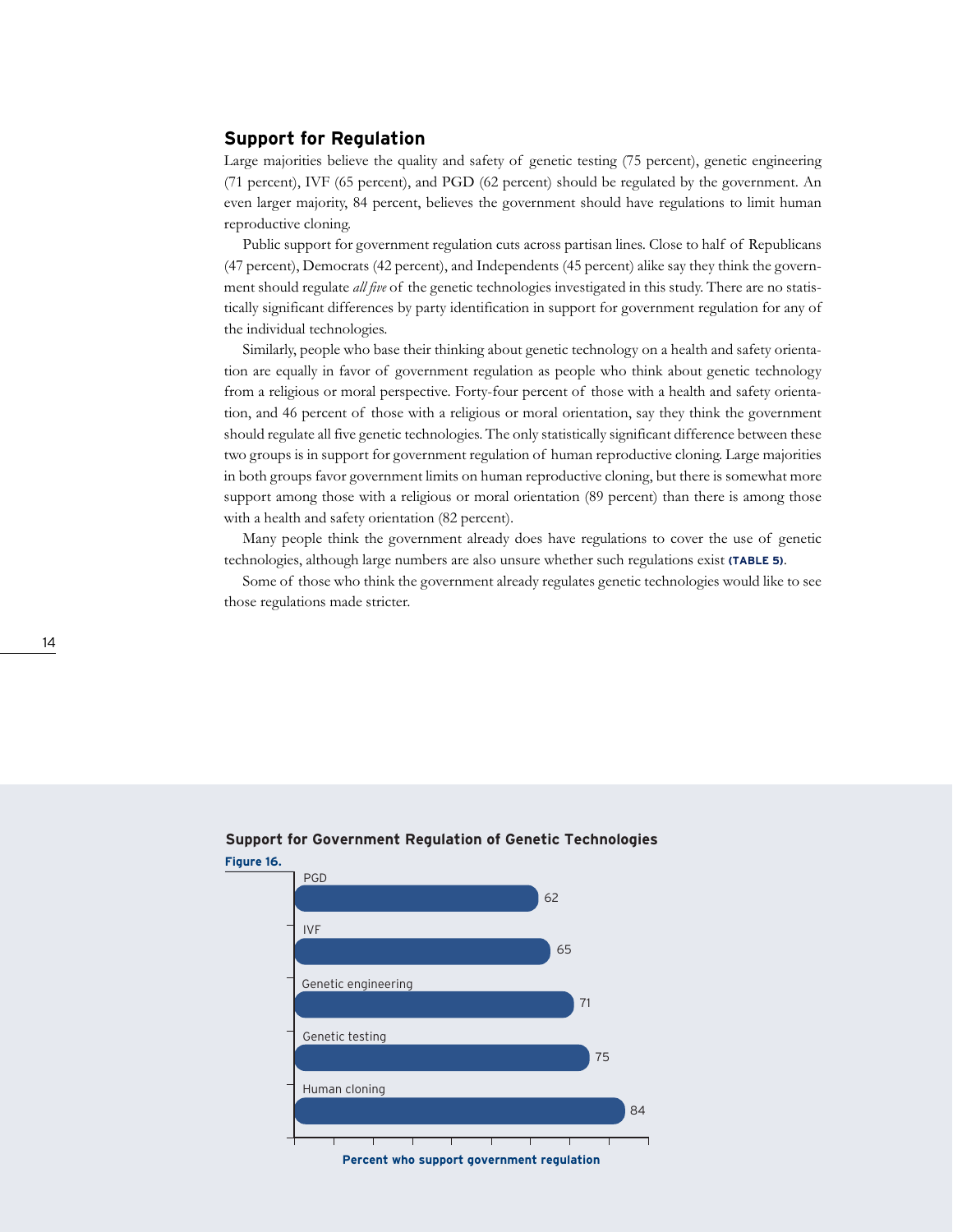|               | Government | Not sure    |           |
|---------------|------------|-------------|-----------|
| Government    | does not   | about       | Number of |
| does regulate | regulate   | regulations | cases     |
| 53 %          | 25 %       | 23 %        | 1,211     |
| 40 %          | 30%        | 30%         | 1,211     |
| 30 %          | 34 %       | 36 %        | 1,211     |
| 26 %          | 30 %       | 45 %        | 1,211     |
| 4 %           | 8%         | 87 %        | 1.211     |
|               |            |             |           |

## **Table 5: Perceptions about Government Regulation of Different Genetic Technologies**

## **Methodology Summary**

Public Awareness and Attitudes About Genetic Technology

PREPARED BY PRINCETON SURVEY RESEARCH ASSOCIATES FOR THE GENETICS AND PUBLIC POLICY CENTER *October 2002*

The Public Awareness and Attitudes About Genetic Technology Survey, sponsored by the Genetics and Public Policy Center, included telephone interviews with a nationally representative sample of 1,211 adults living in continental United States telephone households. The interviews were conducted in English by Princeton Survey Research Associates, Inc, from October 15 to October 29, 2002. Statistical results are weighted to correct known demographic discrepancies. The margin of sampling error for the complete set of weighted data is ±3%.

Details on the design, execution and analysis of the survey are available on the Center's website www.DNApolicy.org.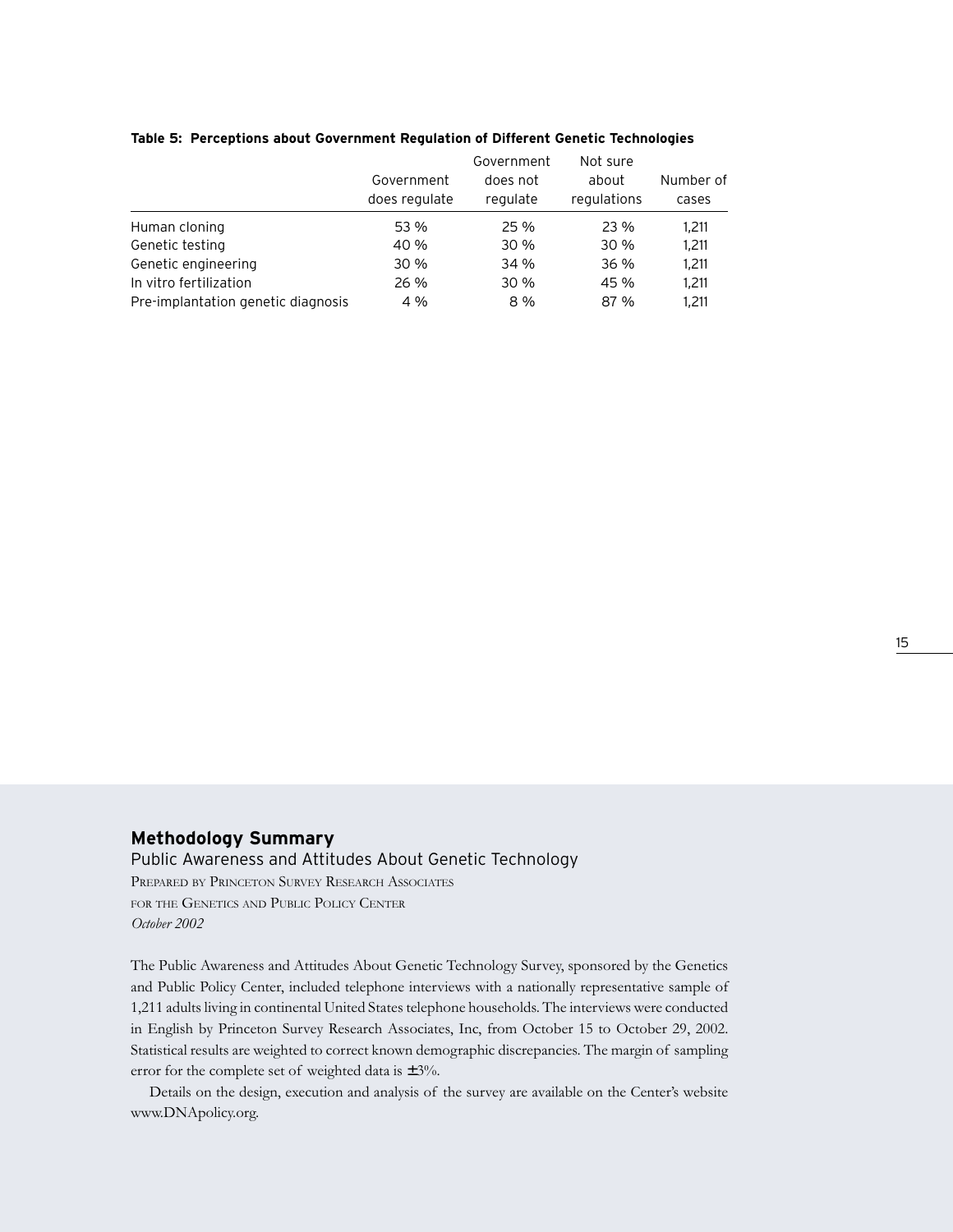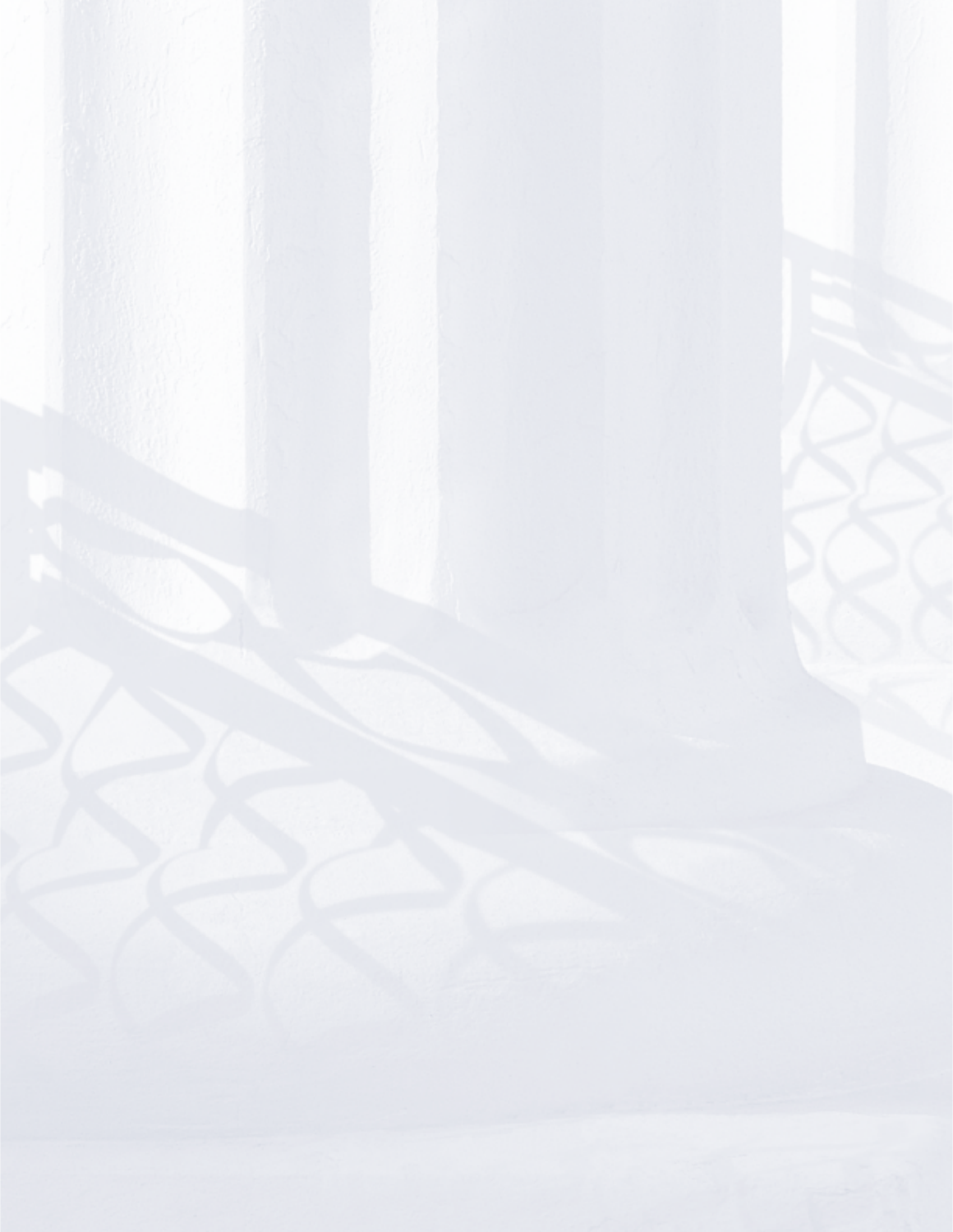# **Public Awareness and Attitudes About Genetic Technology**

Princeton Survey Research Associates for The Genetics and Public Policy Center

TOPLINE RESULTS *November 5, 2002*

Total n=1,211 adults age 18 and older Margin of error: Plus or minus 3 percentage points Dates of interviewing: October 15 – 29, 2002

*Note: Because percentages are rounded they may not total 100%. Note: An asterisk indicates a value of less than .5%*

INTRODUCTION: Hello, my name is \_\_\_\_\_\_\_ calling for Princeton Survey Research. We are conducting an opinion survey for Johns Hopkins Bloomberg School of Public Health about some important issues that have been in the news. I'd like to ask a few questions of the youngest male, 18 years of age or older, who is now at home. (IF NO MALE, ASK: May I speak with the oldest female, 18 years of age or older, who is now at home?)

(READ) Before we start, I just want you to know that this call MAY be monitored for quality-control purposes. My first question is . . .

- 1. How closely do you follow news reports about developments in science and medicine? Would you say you follow this type of news very closely, somewhat closely, not too closely, or not closely at all?
	- 14 Very closely
	- 47 Somewhat closely
	- 23 Not too closely
	- 14 Not closely at all
	- 1 Don't know
	- 1 Refused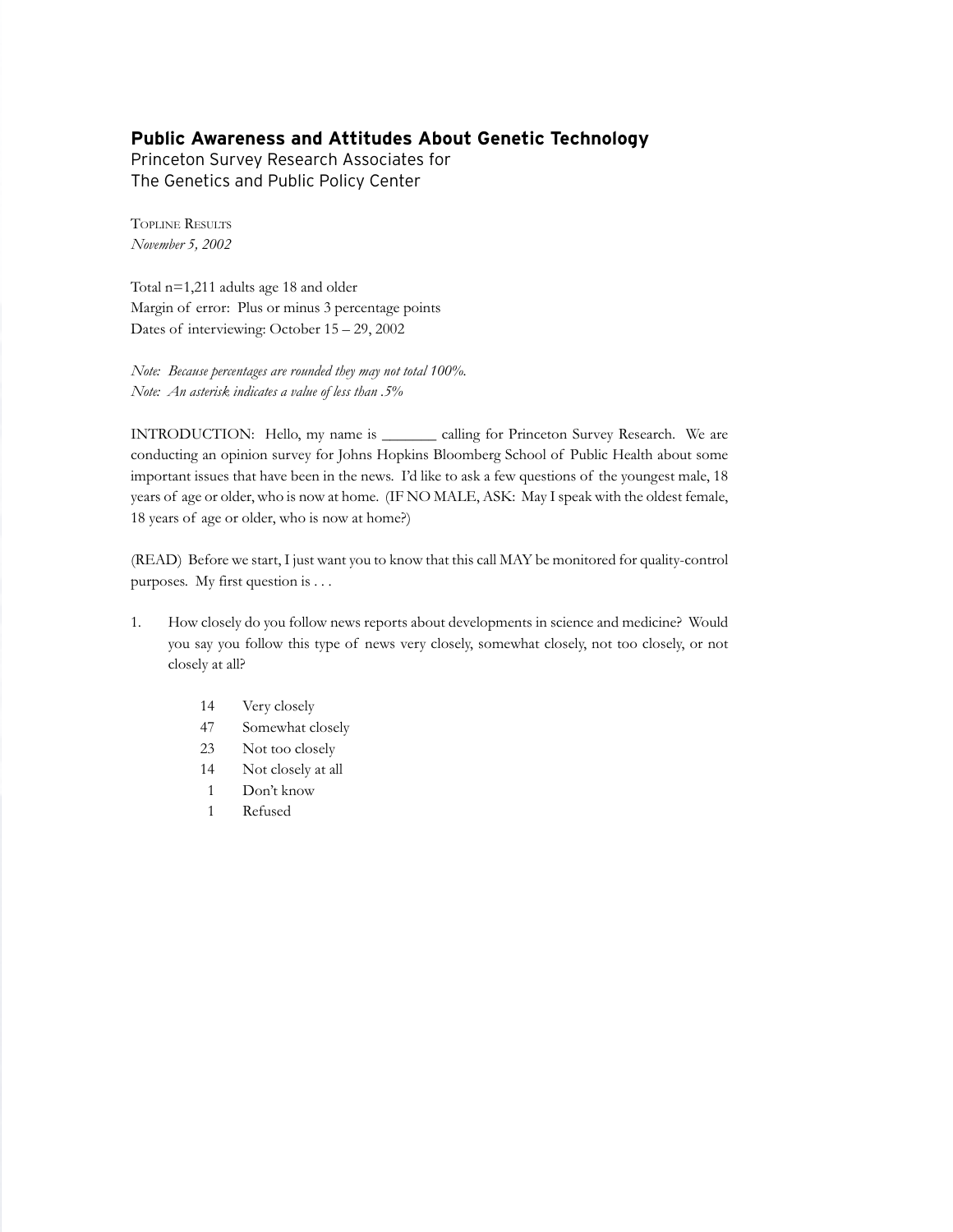2. I'm going to describe a few of these developments that have been in the news and would like you to tell me how much you have heard or read about each of them. (First/Next) (INSERT AND ROTATE) How much have you heard or read about this—a great deal, something but not very much, or nothing at all?

|    |                                    | Great | Something        |    | Don't  |           |
|----|------------------------------------|-------|------------------|----|--------|-----------|
|    |                                    | Deal  | Not much Nothing |    | know   | Ref.      |
|    | a. GENETIC TESTING, a              |       |                  |    |        |           |
|    | technique to find out whether a    |       |                  |    |        |           |
|    | person HAS or is likely to         |       |                  |    |        |           |
|    | DEVELOP certain inherited          |       |                  |    |        |           |
|    | diseases or characteristics.       |       |                  |    |        |           |
|    | Current:                           | 26    | 57               | 16 | $\ast$ | $^{\ast}$ |
|    | 19961:                             | 16    | 63               | 19 | 2      | ∗         |
|    | b. "GENETIC ENGINEERING,           |       |                  |    |        |           |
|    | a technique to CHANGE the          |       |                  |    |        |           |
|    | D-N-A, or building blocks of life, |       |                  |    |        |           |
|    | in order to produce particular     |       |                  |    |        |           |
|    | characteristics.                   |       |                  |    |        |           |
|    | Current:                           | 23    | 57               | 20 | 1      | 0         |
| c. | CLONING, the process of            |       |                  |    |        |           |
|    | making a genetic COPY of an        |       |                  |    |        |           |
|    | animal from a SINGLE cell.         |       |                  |    |        |           |
|    | Current:                           | 38    | 53               | 8  | 1      | $^\ast$   |
| d. | IN VITRO fertilization, a          |       |                  |    |        |           |
|    | process to help people have a      |       |                  |    |        |           |
|    | child by removing eggs from a      |       |                  |    |        |           |
|    | woman's ovaries, fertilizing them  |       |                  |    |        |           |
|    | in the laboratory with sperm,      |       |                  |    |        |           |
|    | then implanting them in a woman's  |       |                  |    |        |           |
|    | womb, where they grow and are      |       |                  |    |        |           |
|    | born like other babies.            |       |                  |    |        |           |
|    | Current:                           | 39    | 51               | 9  | $\ast$ | $^\ast$   |

<sup>1 1996</sup> National Opinion Research Center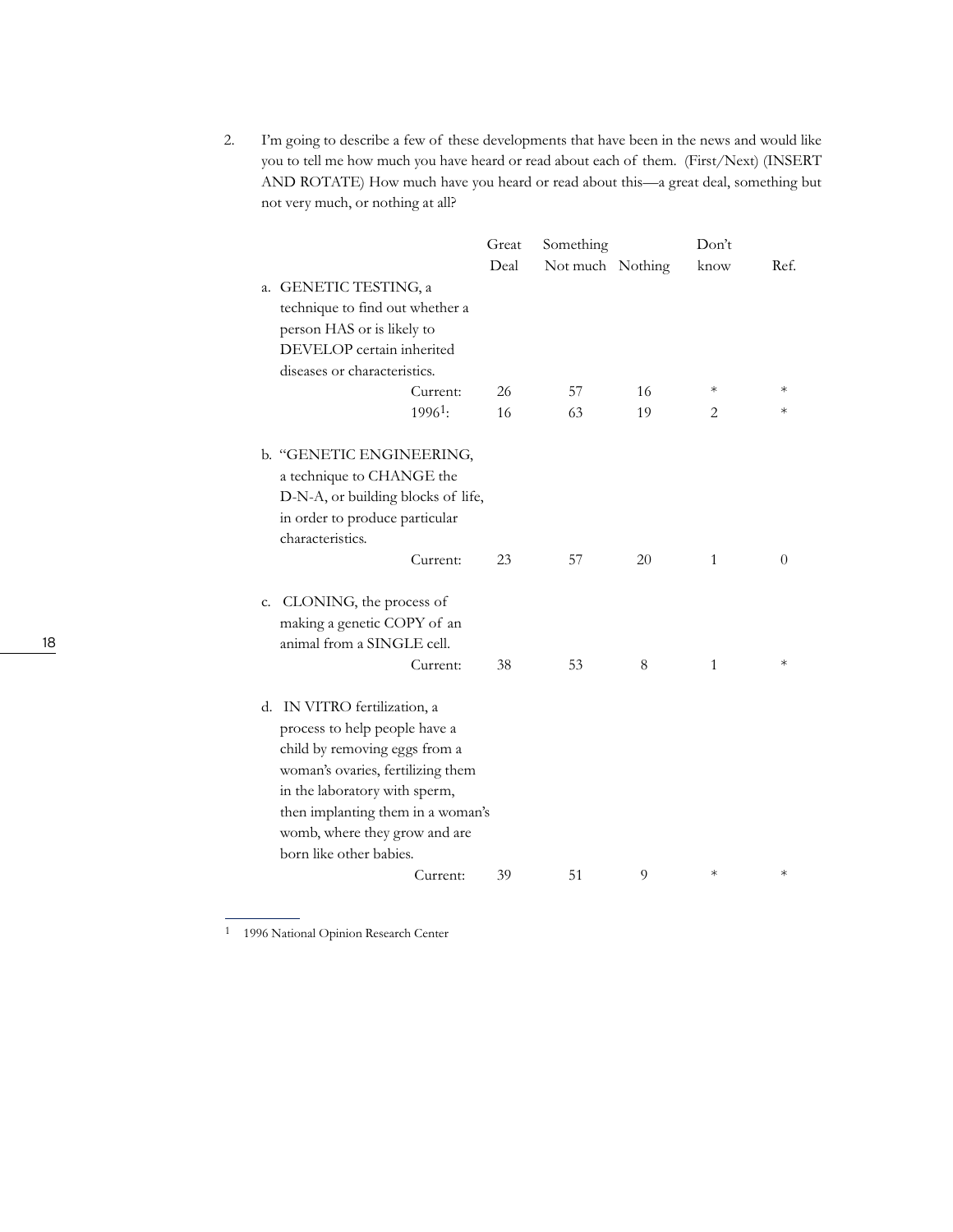- 3. The next few questions will be about genetic TESTING. As far as you know, about how many different kinds of genetic tests are now available to identify whether or not a person has or is likely to develop a certain disease or characteristic—is it fewer than 50 tests, 50 to 200 tests, 200 to 1,000 tests, or more than 1,000 tests?
	- 31 Fewer than 50
	- 20 50 to 200
	- 7 200 to 1,000
	- 6 More than 1,000
	- 36 Don't know
	- \* Refused
- 4. As far as you know, does the government regulate the quality and safety of genetic testing, or not?
- 5b. Do you think the government's genetic testing regulations should be MORE or LESS STRICT than they are now, or are they about right?
	- 40 Government already regulates
		- 16 Should be more strict
		- 12 About right
		- 2 Should be less strict
		- 3 Should not regulate at all
		- 7 Not sure what regulations should be
	- 30 Government does not regulate
	- 30 Don't know if government regulates, or refused
- 5a. Do you think the government SHOULD regulate the quality and safety of genetic testing, or not?
	- 75 Yes
	- 17 No
	- 8 Don't Know
	- 1 Refused
- 6. As far as you know, is it scientifically possible TODAY to use genetic testing to find out if a person has a greater than average chance of developing certain kinds of cancer?

| Current |                    | 2000 <sup>2</sup> |
|---------|--------------------|-------------------|
| 72      | Yes                | 75                |
| -10     | $\overline{N}_{0}$ |                   |
| 17      | Don't know/Refused | 21                |

<sup>2 2000</sup> trend data are from The University of Maryland Survey Research Center. The wording in 2000 was: "As far as you know, is this statement about the use of genetic testing true or false, or are you not sure: Genetic testing can be used in adults to find out if they have a greater than average chance of developing certain types of cancer?"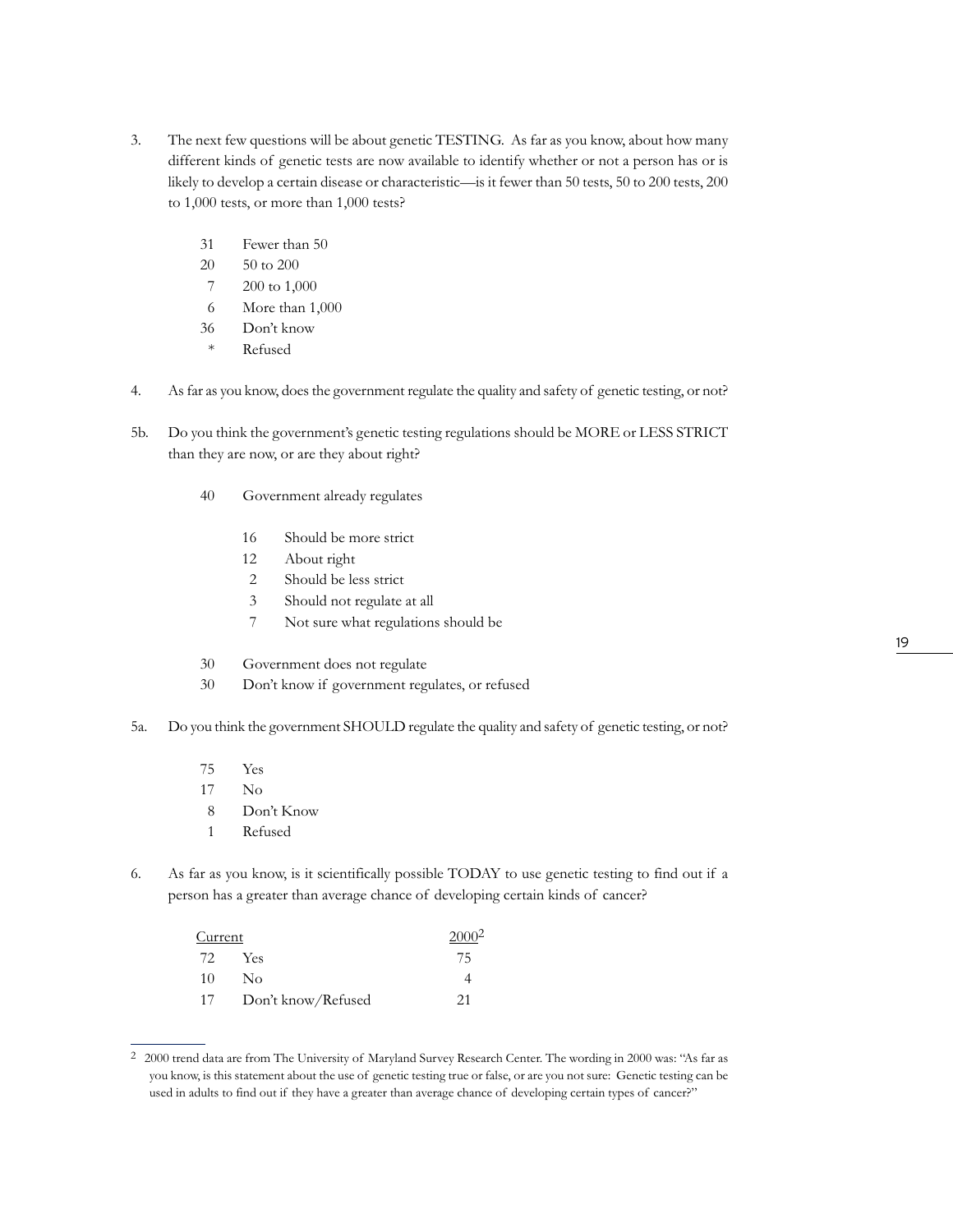7. As far as you know, is it scientifically possible TODAY to use genetic testing to find out if a person has a greater than average chance of developing a mental illness such as depression?

| Current |                         |    |
|---------|-------------------------|----|
| -51     | Yes                     | 41 |
| 21      | $\overline{N}_{\Omega}$ | 19 |
| 27      | Don't know/Refused      | 40 |

8. In your opinion, if a genetic test shows that someone has a gene that increases the risk of disease, who else do you think has the right to know the results? Does the person's (INSERT AND ROTATE) have the right to know, or not? (INTERVIEWER, USE THIS PROBE IF NECESSARY: "Do you think they have the right to know EVEN IF the person would rather keep the results private?")

|                             | Yes | No | Don't know Refused |   |
|-----------------------------|-----|----|--------------------|---|
| a. Employer                 | 12  | 85 |                    |   |
| b. Insurance company        | 27  | 68 |                    | ∗ |
| c. Husband, wife or partner | 68  | 29 |                    |   |
| d. Immediate family         | 53  |    |                    |   |

9. As far as you know, is it scientifically possible TODAY to use genetic testing during PREG-NANCY to find out whether the baby will develop a disease such as sickle cell disease or cystic fibrosis?

| Current | 20004              |    |
|---------|--------------------|----|
| 70      | Yes                | 65 |
| 11      | No                 | 5  |
| 19      | Don't know/Refused | 30 |

10. As far as you know, is it scientifically possible TODAY to use genetic testing during pregnancy to find out whether the baby will have a high IQ or intelligence?

| 19 | Yes        |
|----|------------|
| 52 | $\sqrt{Q}$ |

- 29 Don't know
- 0 Refused
- 11a. In general, do you approve or disapprove of the use of genetic testing during pregnancy to find out whether the baby will develop a serious genetic disease?
	- 66 Approve
	- 27 Disapprove
	- 7 Don't know
	- \* Refused

<sup>3 2000</sup> trend data are from The University of Maryland Survey Research Center. The wording in 2000 was: "As far as you know, is this statement about the use of genetic testing true or false, or are you not sure: Genetic testing can be used in adults to find out if they have a greater than average chance of developing depression?"

<sup>4 2000</sup> trend data are from The University of Maryland Survey Research Center. The wording in 2000 was: "As far as you know, is this statement about the use of genetic testing true or false, or are you not sure: Genetic testing can be used during pregnancy to find out whether the baby will develop sickle cell disease or cystic fibrosis?"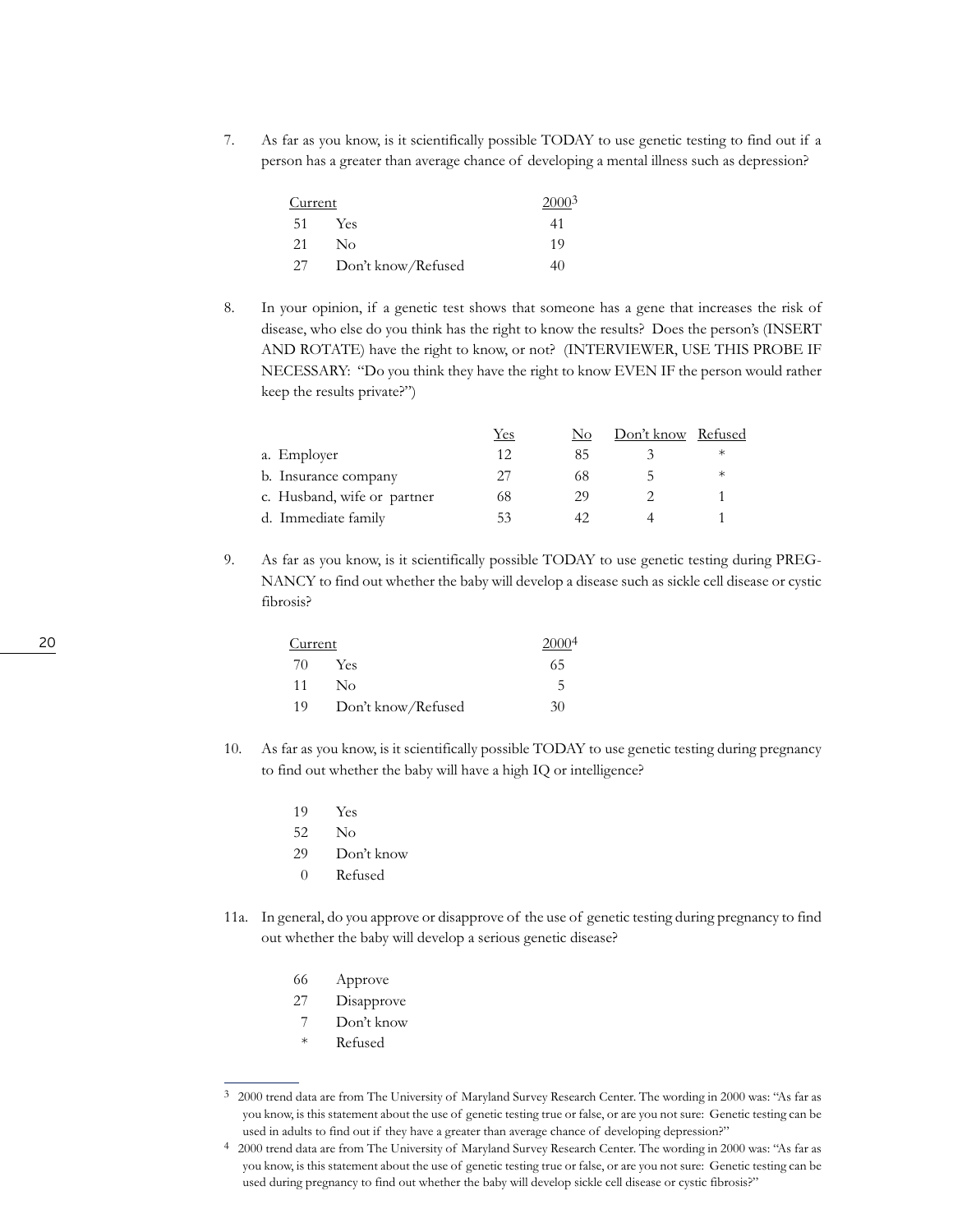- 11b. Do you approve or disapprove of the use of genetic testing during pregnancy to find out whether the baby will have desirable characteristics such as strength or high intelligence?
	- 20 Approve
	- 74 Disapprove
	- 5 Don't know
	- 1 Refused
- 12. (READ IF FEMALE: Have you, or) Has anyone you know well ever tried to become pregnant by using the process of in vitro fertilization? (IF NECESSARY: In vitro fertilization is the process where eggs are removed from a woman's ovaries, fertilized in the laboratory with sperm, then implanted in a woman's womb, where they grow and are born like other babies.)
	- 29 Yes
	- 69 No
	- 2 Don't know
	- \* Refused
- 13. As far as you know, does the government regulate the quality and safety of in vitro fertilization, or not?
- 14b. Do you think the government's in vitro fertilization regulations should be MORE or LESS STRICT than they are now, or are they about right?
	- 26 Government already regulates
		- 6 Should be more strict
		- 13 About right
		- \* Should be less strict
		- 2 Should not regulate at all
		- 4 Not sure what regulations should be
	- 30 Government does not regulate
	- 45 Don't know if government regulates, or refused
- 14a. Do you think the government SHOULD regulate the quality and safety of in vitro fertilization, or not?
	- 65 Yes
	- 26 No
	- 8 Don't know
	- 1 Refused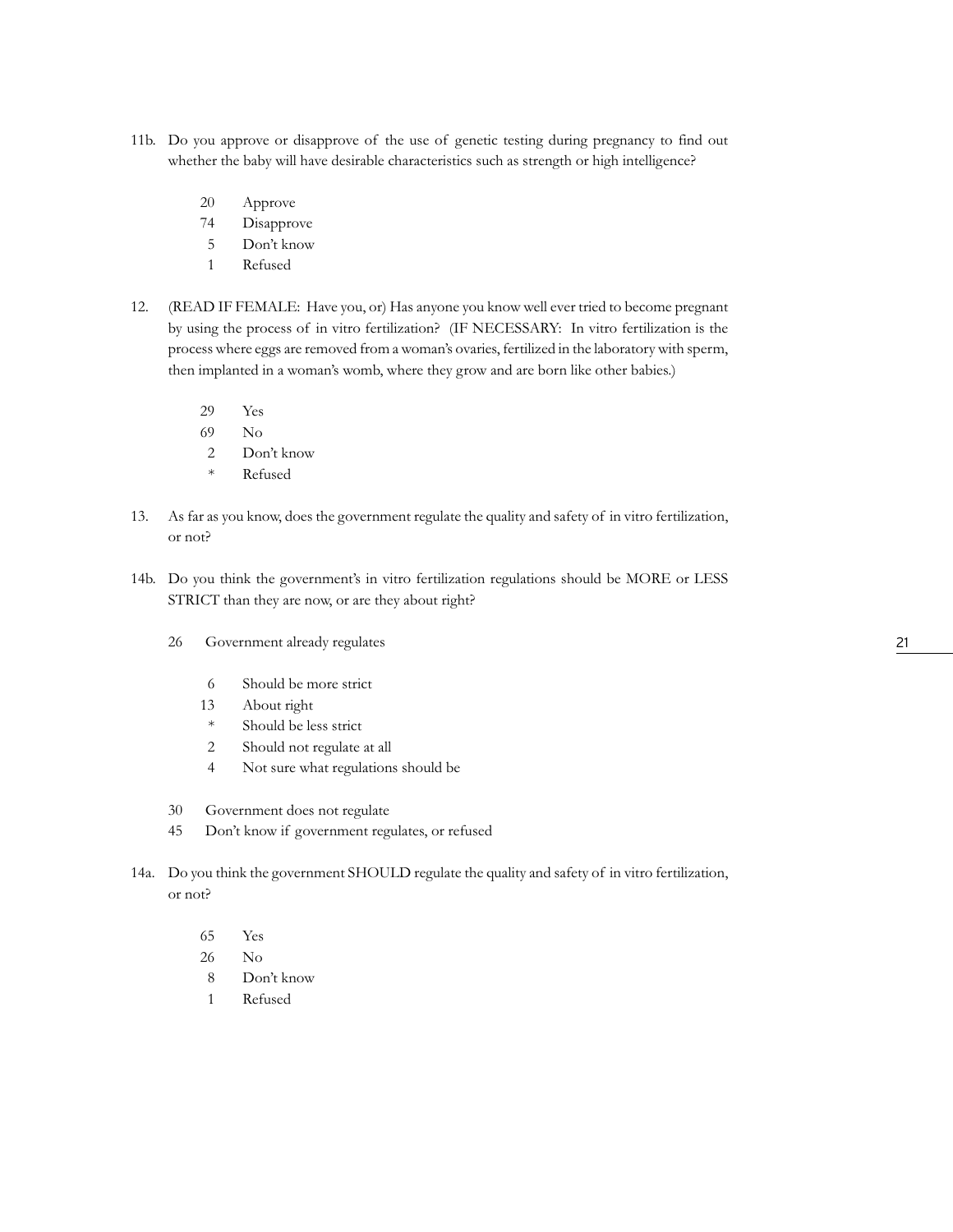- 15. In general, do you approve or disapprove of the use of in vitro fertilization?
	- 72 Approve
	- 20 Disapprove
	- 8 Don't know
	- 1 Refused
- 16. Genetic testing can be done on fertilized eggs produced through in vitro fertilization to SELECT and implant ONLY CERTAIN eggs. For example, a parent may want to implant only eggs with NO genetic diseases, or those of a specific sex, or that have other characteristics. This technology is called P-G-D. Before today, had you heard about P-G-D technology?
	- 24 Yes
	- 76 No
	- 1 Don't know
	- 0 Refused
- 17. As far as you know, does the government regulate the quality and safety of P-G-D, or not?
- 18b. Do you think the government's P-G-D regulations should be MORE or LESS STRICT than they are now, or are they about right?
	- 4 Government already regulates
		- 1 Should be more strict
		- 2 About right
		- 0 Should be less strict
		- 1 Should not regulate at all
		- 1 Not sure what regulations should be
	- 8 Government does not regulate
	- 11 Don't know if government regulates, or refused
	- 76 Have not heard of P-G-D
- 18a. Do you think the government SHOULD regulate the quality and safety of P-G-D, or not?
	- 62 Yes
	- 25 No
	- 12 Don't know
	- 1 Refused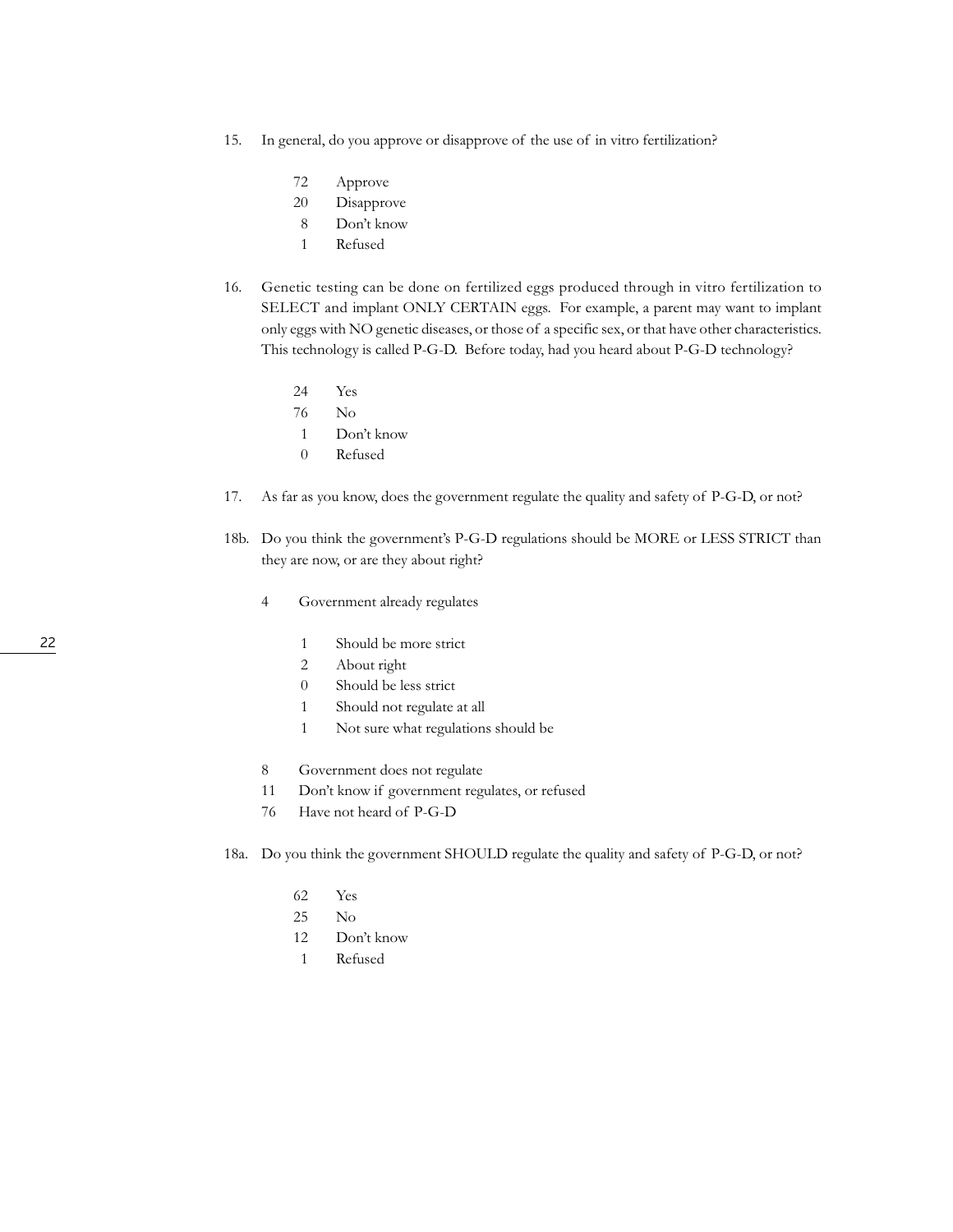19. Would you approve or disapprove if parents were offered a way to use P-G-D to (INSERT AND ROTATE)? (How about in order to (INSERT)—would you approve or disapprove?)

|                |                                              |    | <u>Approve</u> Disapprove |   | Ref.      |
|----------------|----------------------------------------------|----|---------------------------|---|-----------|
| $\mathbf{a}$ . | Choose the sex of their child                | 28 | 68                        | 4 | $\ast$    |
| b.             | Make sure their baby does NOT have a         |    |                           |   |           |
|                | serious genetic disease                      | 74 | 22                        | 4 | $\ast$    |
|                | c. Make sure their baby has desirable        |    |                           |   |           |
|                | characteristics such as high intelligence    |    |                           |   |           |
|                | and strength                                 | 22 | 72                        | 5 | $^{\ast}$ |
|                | d. Make sure their baby does NOT have a      |    |                           |   |           |
|                | tendency to develop a disease like cancer    |    |                           |   |           |
|                | when he or she is an adult                   | 60 | 33                        | 6 | $\ast$    |
|                | e. Make sure their baby would be a good      |    |                           |   |           |
|                | match to donate his or her blood or tissue   |    |                           |   |           |
|                | to a brother or sister who is sick and needs |    |                           |   |           |
|                | a transplant                                 | 69 | 25                        | 5 |           |

- 20. Next, I have a few questions about genetic ENGINEERING. As far as you know, is it scientifically possible TODAY to use genetic engineering to CHANGE a baby's genetic make-up before it is born to prevent it from having a genetic disease?
	- 23 Yes
	- 35 No
	- 43 Don't know
	- \* Refused
- 21. As far as you know, is it scientifically possible TODAY to CHANGE a baby's genetic make-up before it is born so it is smarter, stronger, or better looking?
	- 16 Yes
	- 52 No
	- 32 Don't know
	- \* Refused
- 22. As far as you know, does the government regulate the quality and safety of genetic engineering, or not?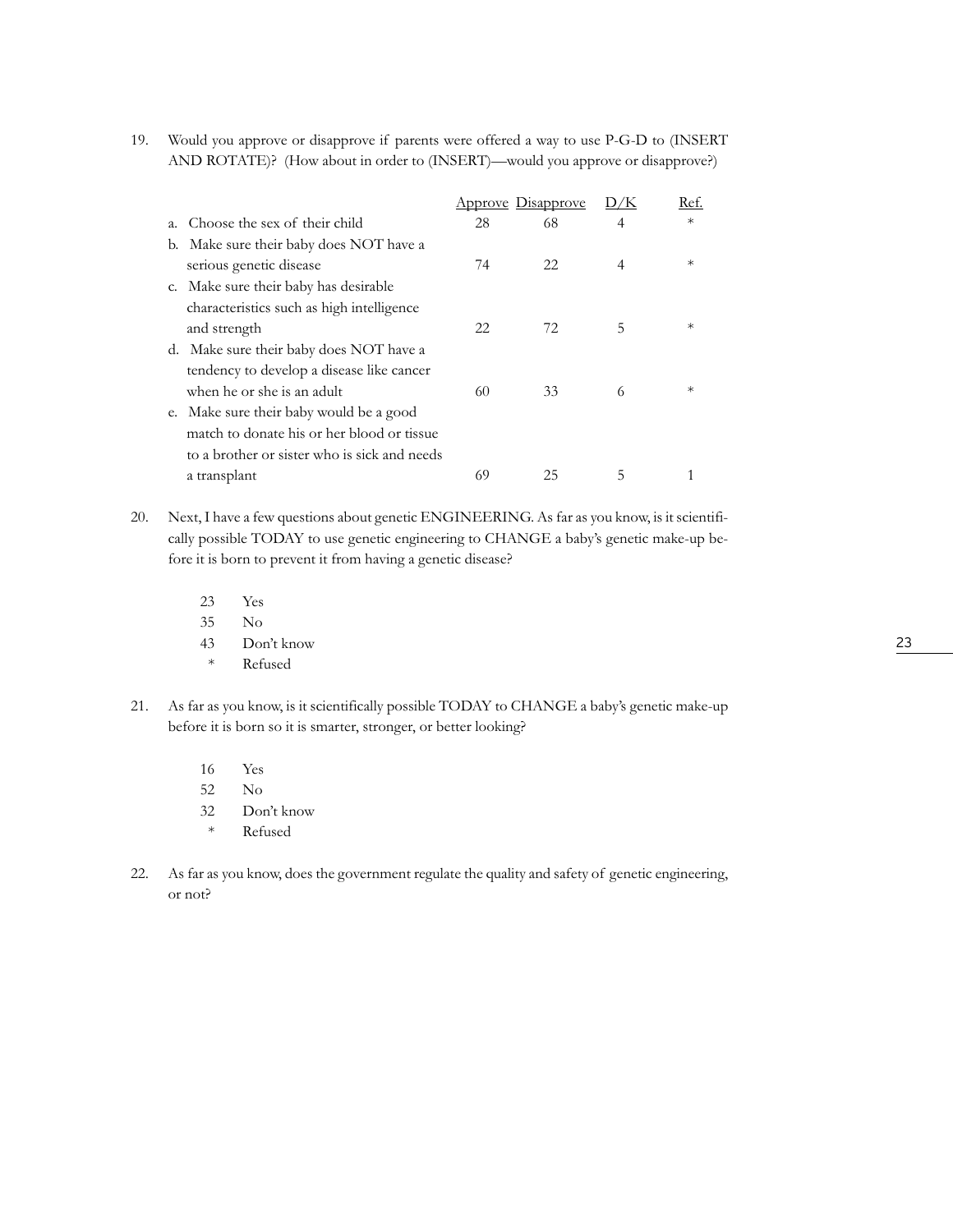- 23b. Do you think the government's genetic engineering regulations should be MORE or LESS STRICT than they are now, or are they about right?
	- 30 Government already regulates
		- 11 Should be more strict
		- 10 About right
		- 1 Should be less strict
		- 3 Should not regulate at all
		- 5 Not sure what regulations should be
	- 34 Government does not regulate
	- 36 Don't know if government regulates, or refused
- 23a. Do you think the government SHOULD regulate the quality and safety of genetic engineering, or not?
	- 71 Yes
	- 22 No
	- 6 Don't know
	- \* Refused
- 24. Would you approve or disapprove if parents were offered a way to change their OWN genes in order to have children who would be smarter, stronger, or better looking?

| Current | 19944              |    |
|---------|--------------------|----|
| 20      | Approve            | 10 |
| 76      | Disapprove         | 85 |
| 5       | Don't know/Refused | ц  |

25. Would you approve or disapprove if parents were offered a way to change their OWN genes in order to prevent their children from having a genetic disease?

| Current |                    | 19945 |  |
|---------|--------------------|-------|--|
| 59      | Approve            | 55    |  |
| 34      | Disapprove         | 34    |  |
|         | Don't know/Refused | 11    |  |

<sup>4</sup> 1994 PSRA "Would you approve or disapprove if scientists offered parents a way to change their genes in order to have children who would be smarter or better looking?"

<sup>5 1994</sup> PSRA "Would you approve or disapprove if scientists offered parents a way to change their genes in order to have children who could avoid genetically transmitted diseases?"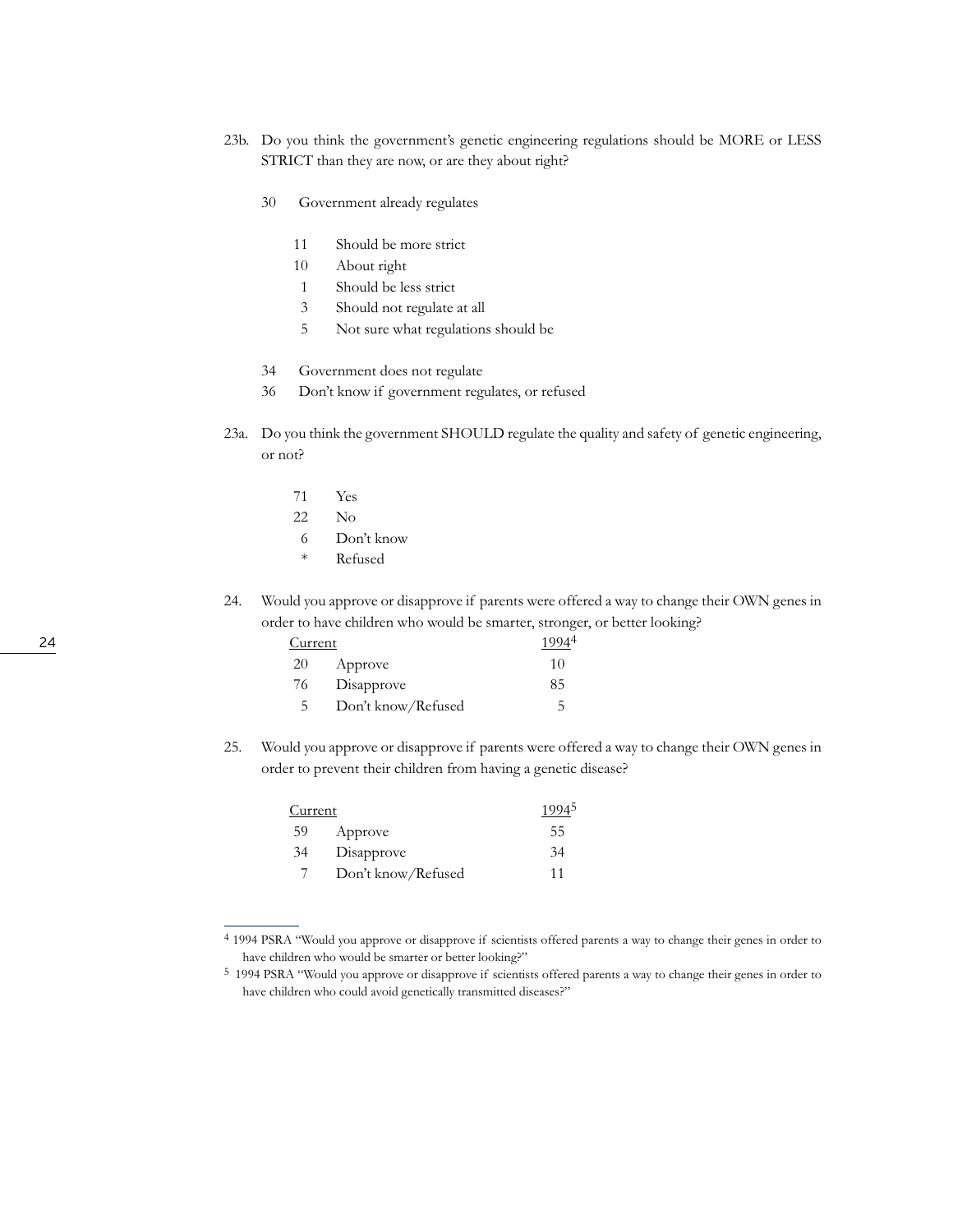- 26. Now, on the subject of cloning,…As far as you know, is it scientifically possible TODAY to create a clone, or genetic COPY, of animals like cows or sheep?
	- 90 Yes
	- 4 No
	- 5 Don't know
	- 0 Refused
- 27. Do you approve or disapprove of scientists working on ways to clone animals?

| Current |                    | 19976 | 19917 |
|---------|--------------------|-------|-------|
| 37      | Approve            | 39    | 30    |
| 55      | Disapprove         | 50    | 60    |
| 8       | Don't know/Refused | 11    | 10    |

28. As far as you know, is it scientifically possible TODAY to create a clone, or genetic COPY, of a human being?

| 46               | Yes        |
|------------------|------------|
| 33               | Nο         |
| 20               | Don't know |
| $\left( \right)$ | Refused    |

<sup>29.</sup> Do you believe anyone has ACTUALLY cloned a human already? **[Based on those who say human cloning is possible; n=570]**

- 48 Yes/Probably
- 38 No
- 14 Don't know
- 0 Refused
- 30. As far as you know, does the government have any regulations to limit the cloning of humans, or not?

<sup>6 1997</sup> ABC

<sup>7 1991</sup> PSRA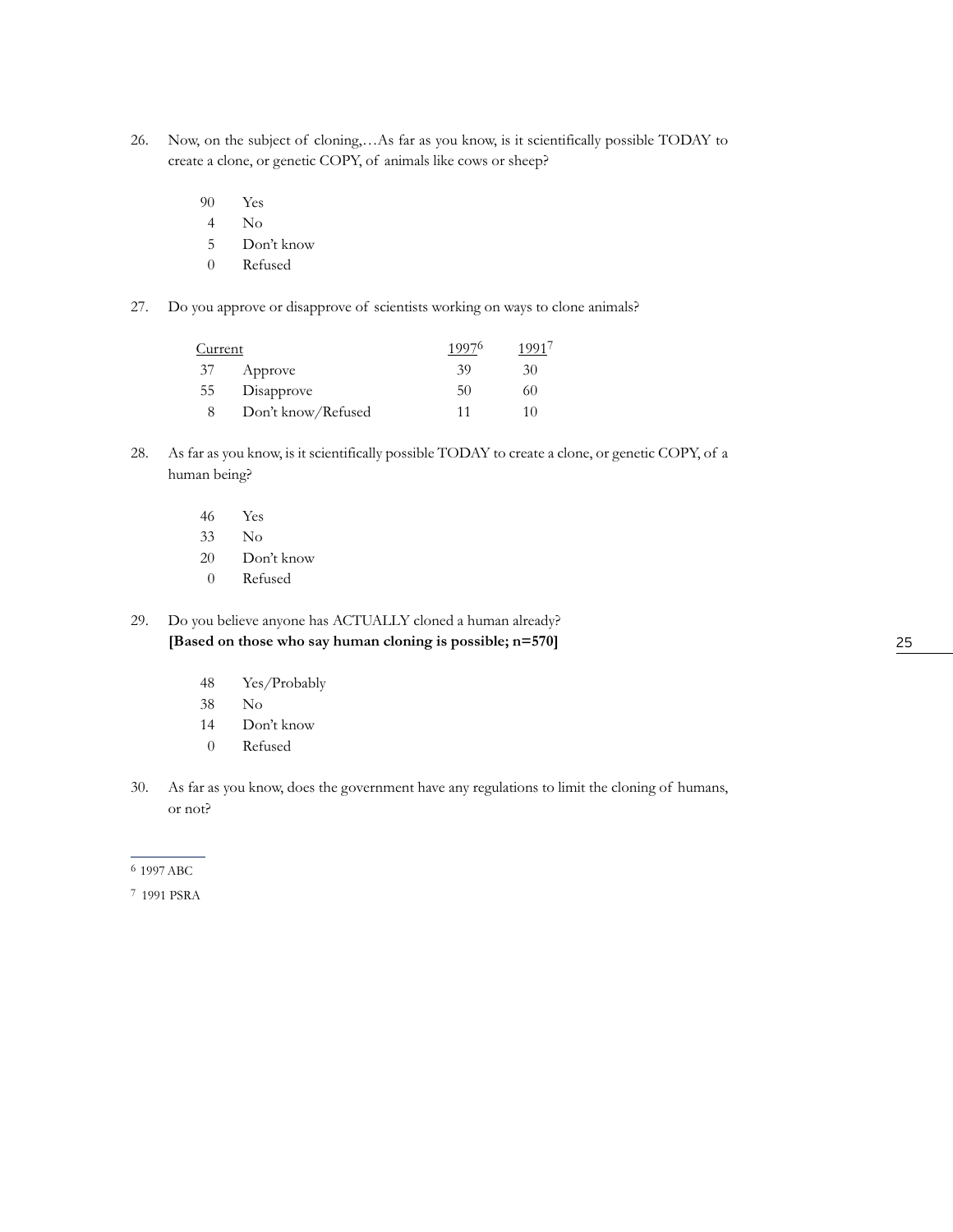- 31b. Do you think the government's regulations to limit the cloning of humans should be MORE or LESS STRICT than they are now, or are they about right?
	- 53 Government already regulates
		- 28 Should be more strict
		- 14 About right
		- 1 Should be less strict
		- 3 Should not regulate at all
		- 7 Not sure what regulations should be
	- 25 Government does not regulate
	- 23 Don't know if government regulates, or refused
- 31a. Do you think the government SHOULD have regulations to limit the cloning of humans, or not?
	- 84 Yes
	- 11 No
	- 5 Don't know
	- \* Refused
- 32. Do you approve or disapprove of scientists working on ways to clone humans?
	- 18 Approve
	- 76 Disapprove
	- 5 Don't know
	- \* Refused
- 33. You have told me how you feel about a number of different topics—genetic testing, in vitro fertilization, genetic engineering, and cloning. In general, would you say you hold your opinions on these issues very strongly, somewhat strongly, not too strongly, or not strongly at all?
	- 37 Very strongly
	- 49 Somewhat strongly
	- 9 Not too strongly
	- 3 Not strongly at all
	- 1 It depends/mixed (VOLUNTEERED)
	- 1 Don't know
	- \* Refused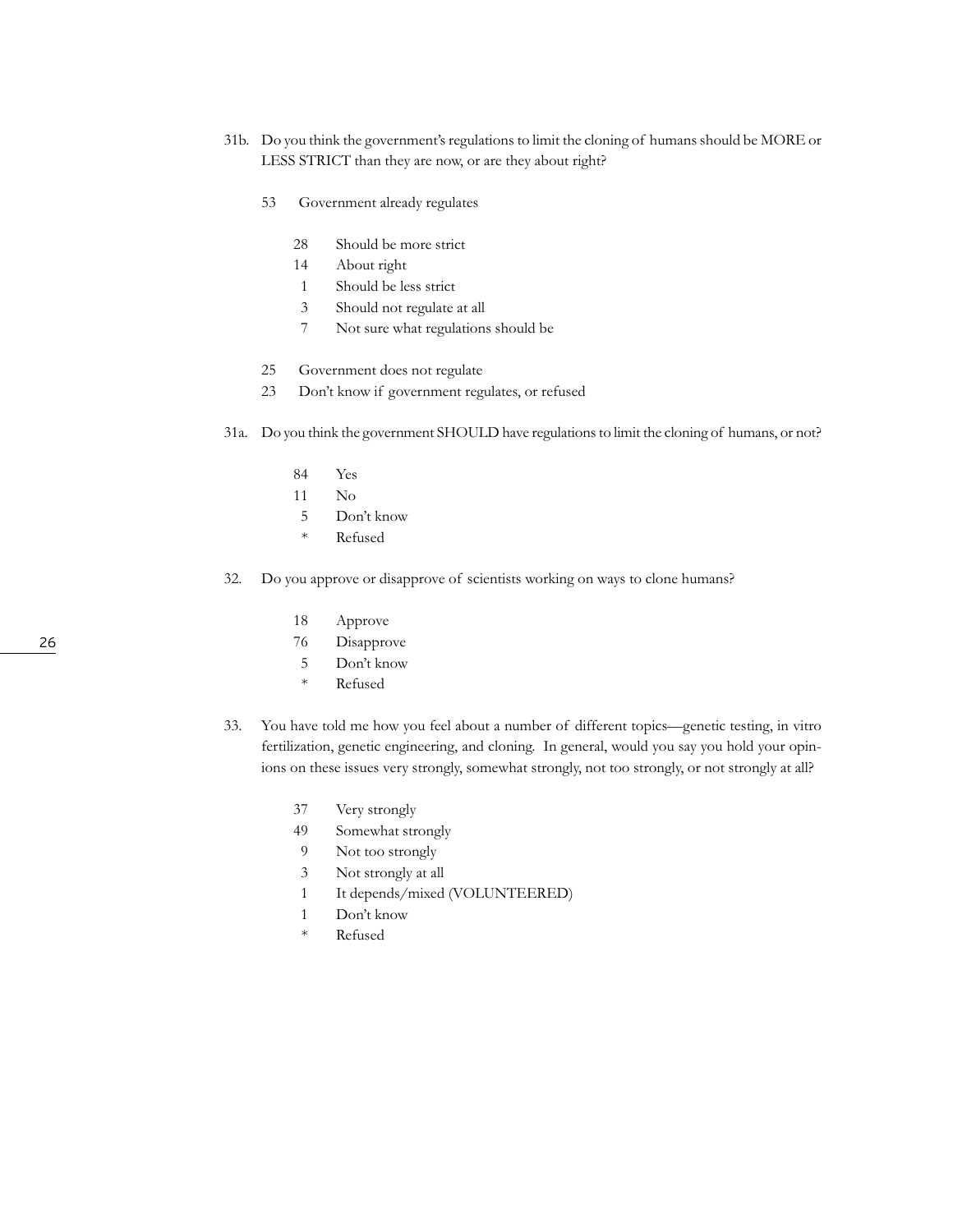- 34. Before today, how much had you thought about these topics—a lot, some, only a little, or not at all?
	- 15 A lot
	- 43 Some
	- 28 Only a little
	- 12 Not at all
	- 1 It depends/mixed (VOLUNTEERED)
	- 1 Don't know
	- 0 Refused
- 35a. When you think about these topics, which of the following, if any, WORRIES you the MOST (READ 1-5 AND ROTATE ALTERNATIVES 1-5)
	- 34 That using these technologies is too much like playing GOD
	- 7 That the technologies are too new to be used SAFELY
	- 7 That most people will not be able to AFFORD these technologies
	- 35 That the technologies can easily be used for the wrong PURPOSES
	- 6 Or, don't you worry about any of these?
	- 7 It depends/Mixed (DO NOT READ)
	- 2 Don't know (DO NOT READ)
	- \* Refused (DO NOT READ)
- 35b. When you think about these topics, which of the following, if any, do you think is the greatest BENEFIT (READ 1-5 AND ROTATE ALTERNATIVES 1-4)
	- 27 That parents can improve the chances their baby will be HEALTHY
	- 2 That parents can improve the chances their baby will have the FEATURES they want
	- 8 That the overall COST of health care in America will be less
	- 41 That certain genetic diseases can be WIPED OUT forever
	- 12 Or, don't you think any of these are benefits?
	- 5 It depends/Mixed (DO NOT READ)
	- 4 Don't know (DO NOT READ)
	- 1 Refused (DO NOT READ)
- 36. When you think about these topics, do you think of them MAINLY in terms of health and safety or MAINLY in terms of religion and morality? (ROTATE ORDER OF ALTERNA-TIVES FOR HALF SAMPLES)
	- 54 Mainly health and safety
	- 33 Mainly religion and morality
	- 10 Mixed (VOLUNTEERED)
	- 2 Don't know
	- 1 Refused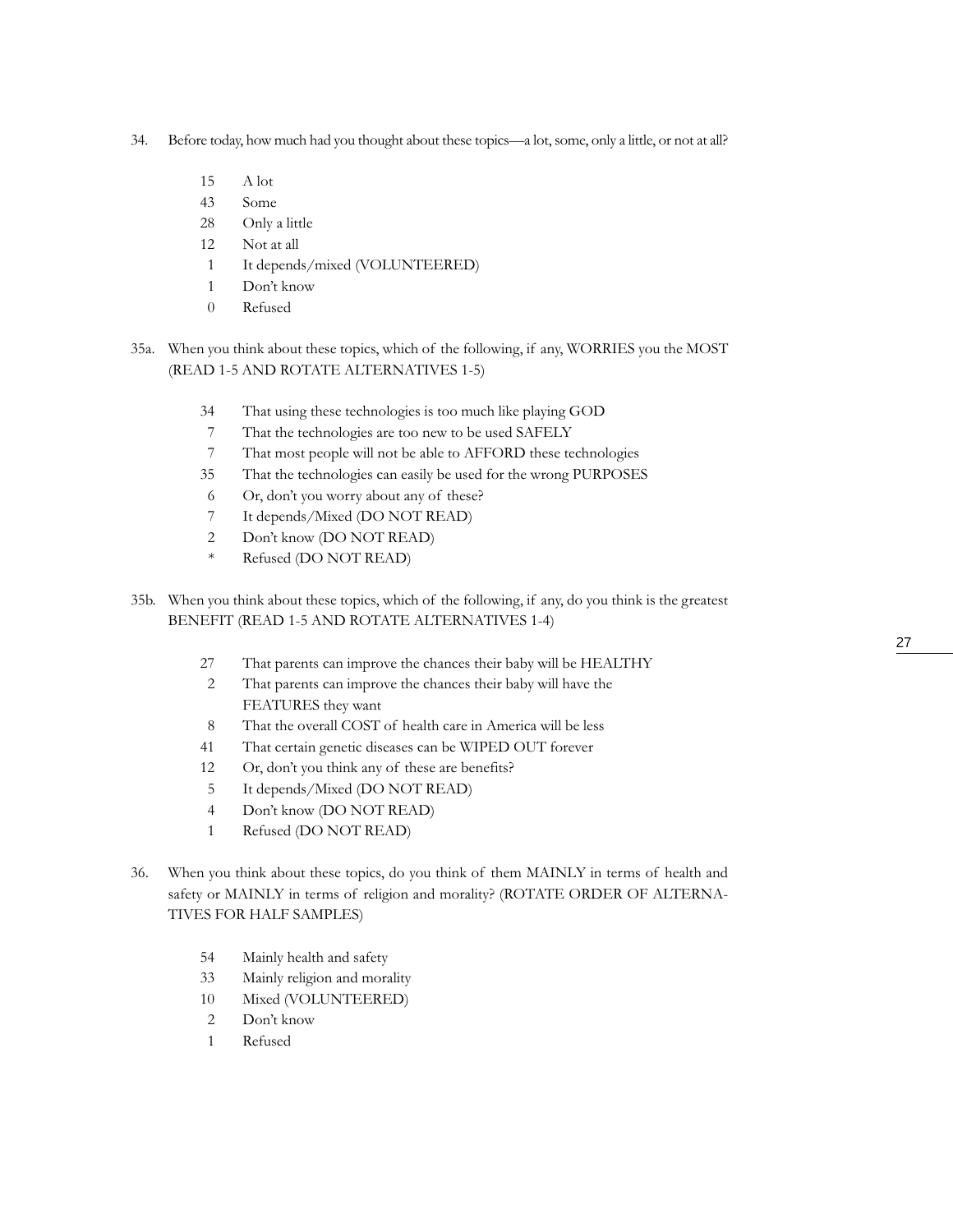## DEMOGRAPHICS

Finally, I have just a few questions so we can describe the people who took part in our survey . . .

## D1. RECORD RESPONDENT'S SEX:

- 48 Male
- 52 Female
- D2. Are you married, living as married, widowed, divorced, separated, or have you never been married?
	- 53 Married
	- 3 Living as married
	- 8 Widowed
	- 12 Divorced
	- 3 Separated
	- 20 Never married
		- \* Refused
- D5. What is your age?
	- 21 18-29
	- 42 30-49
	- 36 50 or older
	- 1 Refused
- D3. If you have ever been pregnant, did you have any tests done to see whether the fetus had a genetic disease? **[Based on females; n=641]**
	- 13 Yes
	- 73 No
	- 13 Never pregnant (VOLUNTEERED)
	- 1 Don't know
	- \* Refused

D4a. Do you have any children, including any step children and adoptive children?

D4b. Do you think you would LIKE to have children sometime in the future?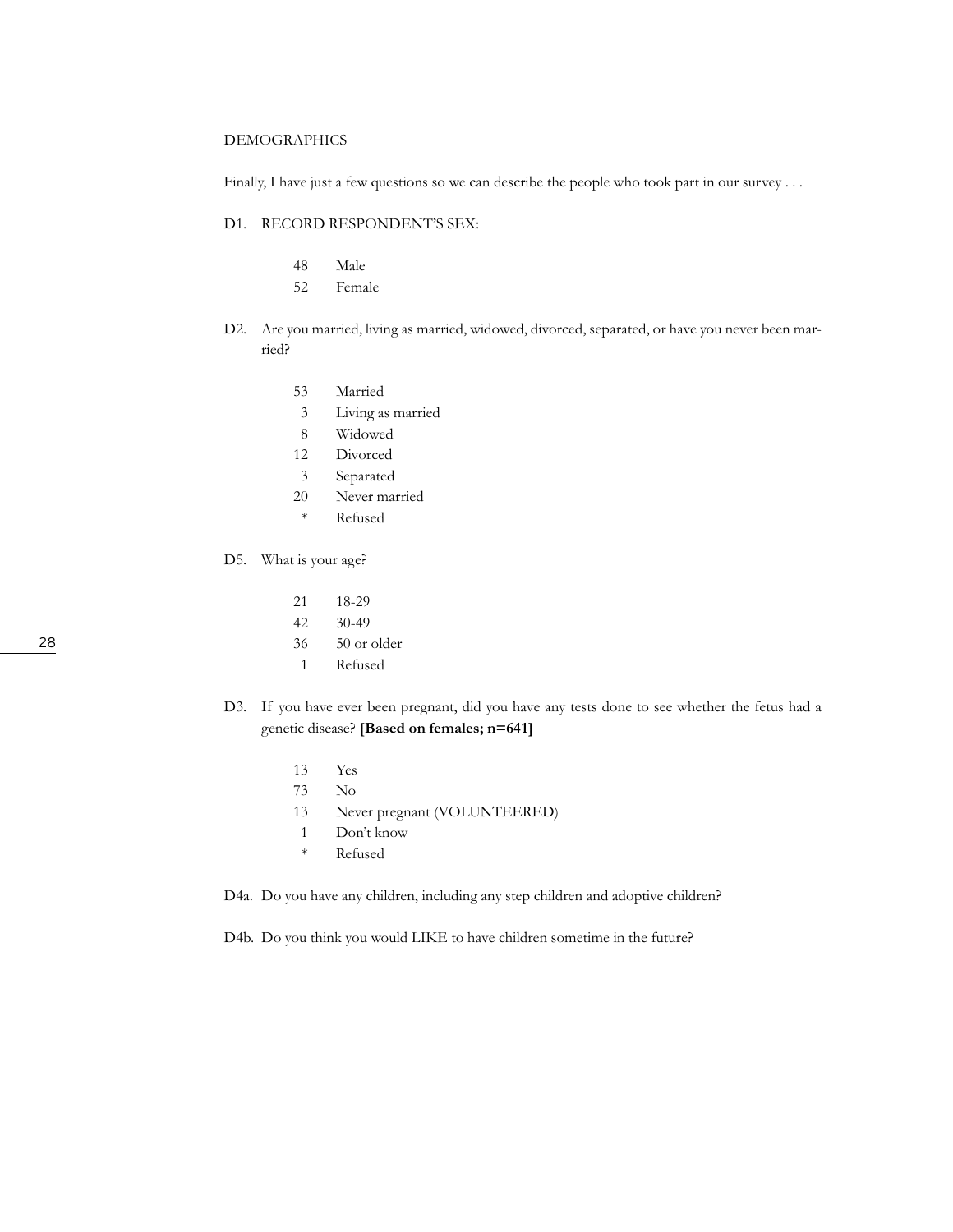D4c. Do you feel you would LIKE to have had children?

- 75 Has children
- 19 No children, would like/have liked to have had them
- 5 No children, do/did not want them
- 1 No children, don't know wishes
- \* Don't know/Refused
- D6. What is the last grade or class you completed in school? (DO NOT READ)
	- 3 None, or grade 1 to 8
	- 11 High school incomplete (Grades 9-11)
	- 32 High school graduate, Grade 12, or GED certificate
	- 5 Business, technical, or vocational school AFTER high school
	- 24 Some college or university work, but no four-year degree
	- 15 College or university graduate (BA, BS or other four-year degree received)
	- 10 Post graduate or professional schooling after college (including work towards an MA, MS, Ph.D., JD, DDS, or MD degree)
	- 1 Refused
- D7. Are you of Hispanic or Latino background, such as Mexican, Puerto Rican, Cuban or other Spanish background?
	- 10 Yes
	- 89 No
	- \* Don't know
	- 1 Refused
- D8. What is your race? Are you white, black, Asian, American Indian or some other race?
	- 82 White
	- 11 Black or African-American
	- 2 Asian or Pacific Islander
	- 1 American Indian or Alaskan Native
	- 1 Mixed-race
	- \* Other—SPECIFY
	- 1 Don't know
	- 1 Refused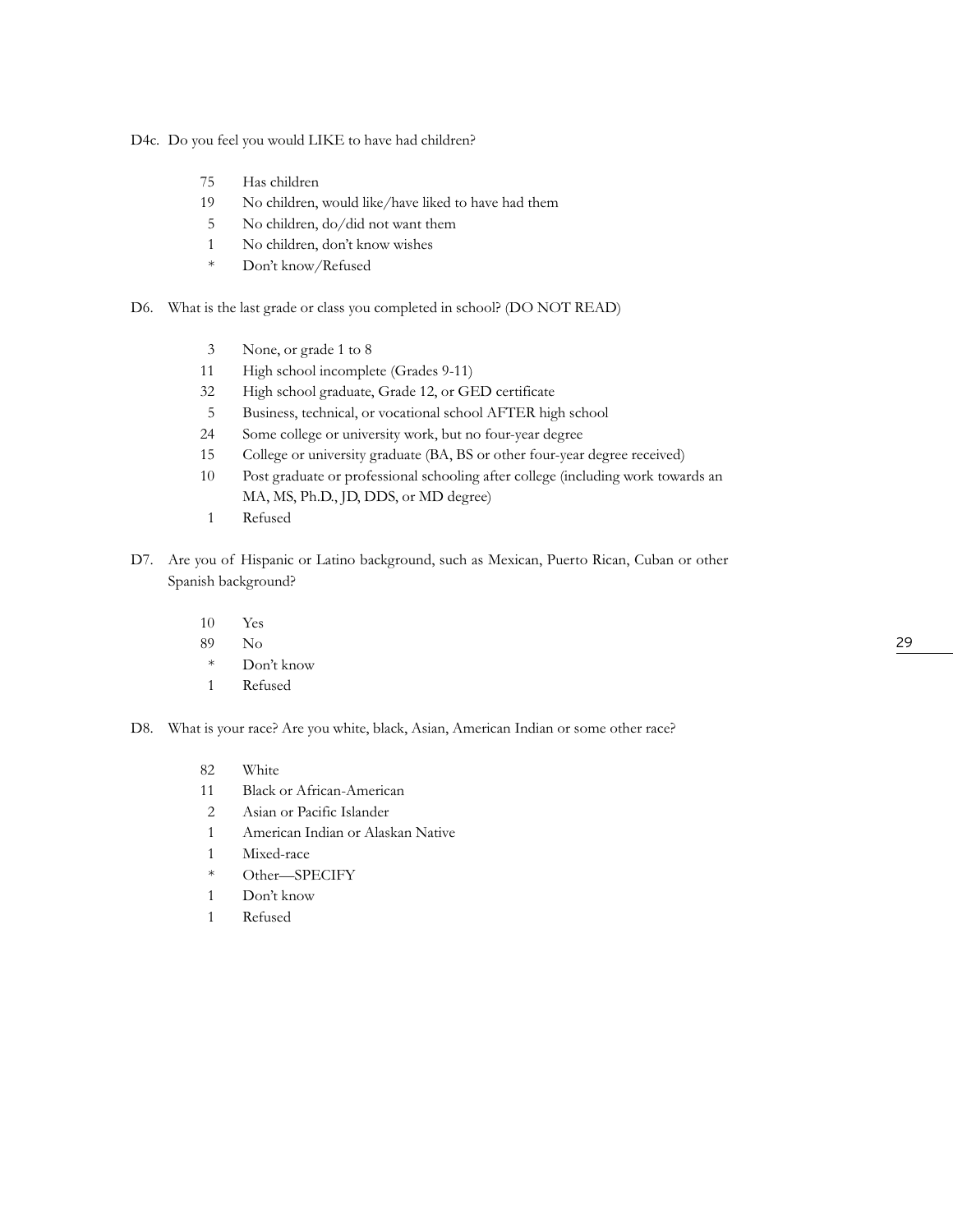- D9. Last year, that is, in 2001, approximately what was your total household income from all sources, before taxes – just tell me when I get to the right category. (READ)
	- 7 Less than \$10,000
	- 10 \$10,000 to under \$20,000
	- 13 \$20,000 to under \$30,000
	- 13 \$30,000 to under \$40,000
	- 17 \$40,000 to under \$60,000
	- 16 \$60,000 to under \$100,000
	- 9 \$100,000 or over
	- 5 Don't know
	- 10 Refused
- D10. What is your religious preference Protestant, Roman Catholic, Jewish, Muslim, or some other religion? (IF OTHER RELIGION, PROBE: What is the name of your religion?)
	- 49 Protestant (INTERVIEWER, THIS INCLUDES: Baptist, Christian, Episcopalian, Jehovah's Witness, Lutheran, Methodist, Presbyterian etc.)
	- 23 Roman Catholic/Catholic
	- 1 Jewish
	- Any Orthodox Christians (Greek, Russian, Eastern Orthodox)
	- 1 Mormon (The Church of Jesus Christ of Latter-Day Saints)
	- 1 Muslim/Islam
	- 1 Buddhist or Hindu
	- 14 Other religion
	- 9 No religion/Atheist/Agnostic
	- 2 Don't know/Refused

## D11. Do you consider yourself to be a born-again, or evangelical, Christian, or not?

- 32 Evangelical Christian
- 57 Other religion
- 9 No Religion
- 2 Religion don't know/refused

D12. In politics TODAY, do you consider yourself a Republican, Democrat, or Independent?

- 26 Republican
- 34 Democrat
- 30 Independent
- \* (VOL) Other party
- 6 (VOL) No preference
- 1 Don't know
- 3 Refused